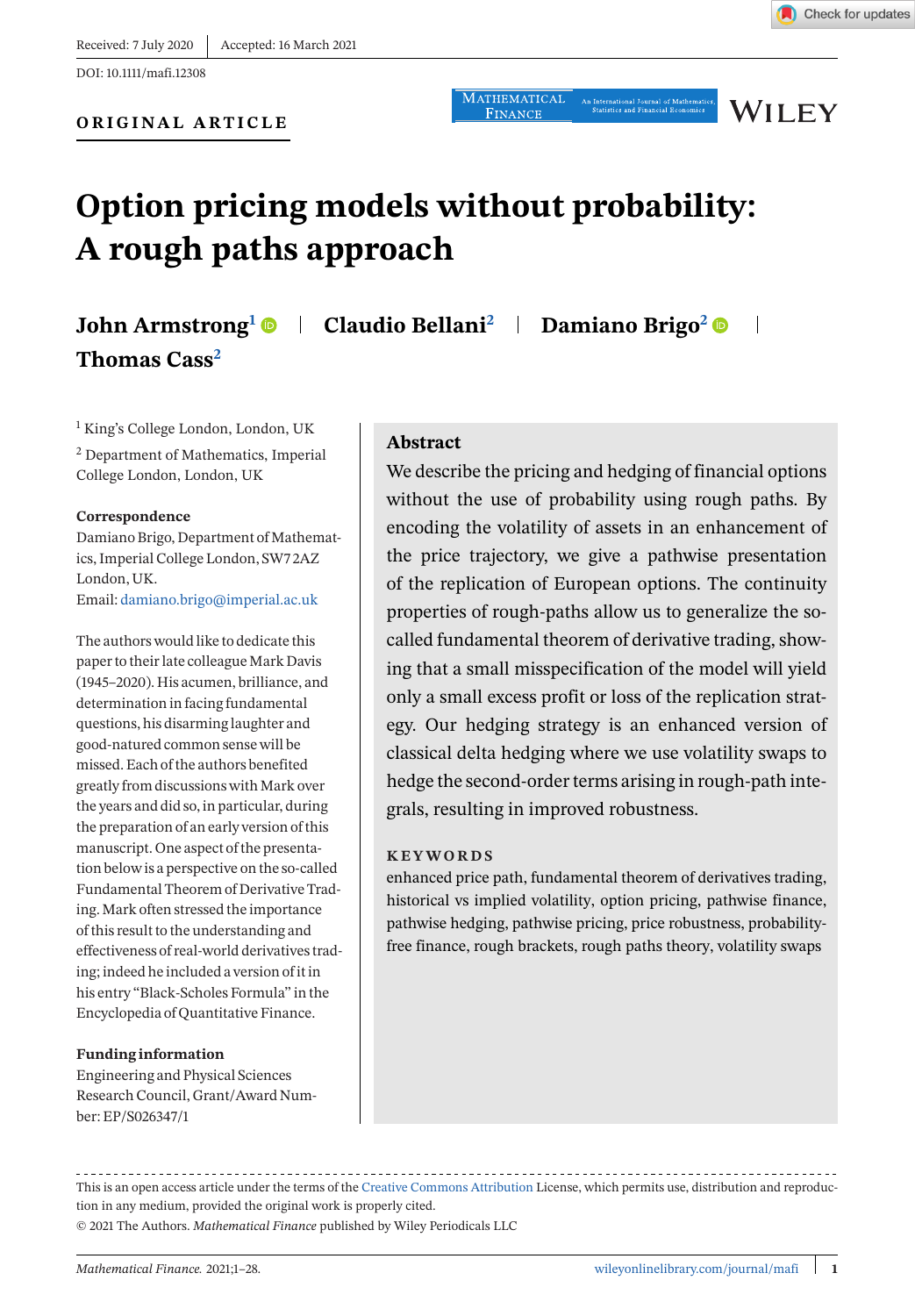# **2** ARMSTRONG ET AL.

## **1 INTRODUCTION**

The theory of rough-paths provides a framework for understanding differen tial systems driven by irregular input signals. An asset-price process arising from a diffusion model may be associated a rough-path. Conversely, we will find a necessary condition for a rough-path to arise from a given diffusion model, and we will call a rough-path satisfying this condition a *diffusive rough-path*. An investment strategy gives rise to a rough differential equation (RDE) describing the evolution of the profit and loss (P&L) of the strategy under a given asset price signal. Given an option with a smooth payoff function, we will show that the P&L of a modified version of the classical delta hedging strategy replicates the option payoff for any diffusive rough-path. The modification we make to achieve this replication is to augment the delta-hedging strategy with additional trades determined by a particular type of volatility swap. By assuming that the price of these swaps is well controlled we see that, in the continuous time limit, purchasing these swaps will not influence the P&L.

A core property of RDE solutions is their continuity with respect to the input rough-path. A first consequence therefore of our rough-path approach is robustness of our proposed hedging strategy: if the true asset price signal is close to a diffusive signal, our hedging strategy will still approximately replicate the option payoff. This relates to the classical Fundamental Theorem of Derivative Trading (Cont, [2010;](#page-25-0) Ellersgaard et al., [2017;](#page-25-0) El Karoui et al., [1998\)](#page-25-0), which shows that if one hedges according to a given diffusion model but the actual asset price process is determined by a nearby diffusion model, the error of the delta hedging strategy will be small. Our approach goes beyond this in that it allows for asset price signals that do not arise from any diffusion model at all. Due to phenomena such as market-impact and front-running, any differential equation describing the dynamics of the P&L of an investment strategy in terms of the asset price dynamics is likely to contain some error. A perturbation of the second-order term of the asset price dynamics allows us to model such an error, and hence explain the robustness of hedging strategies in more realistic markets than those given by diffusion models.

A second consequence of our rough-path approach is that it demonstrates that a theory of hedging is possible without the need for probability theory, despite the central role of probability in the classical treatment of hedging (Harrison & Kreps, [1979;](#page-25-0) Harrison & Pliska, [1981\)](#page-25-0). Our work clarifies the use of probability theory in justifying prices by identifying two steps: (i) showing that the asset price paths of a diffusion model satisfy our diffusivity condition; and (ii) deducing the uniqueness of the price of an option from the existence of a replicating strategy via a no-arbitrage argument. In a market with an arbitrage any price is possible, so there is no hope of obtaining uniqueness without invoking a no-arbitrage condition, and hence involving probability theory. We see, therefore, that the correct probability-free analogue of classical pricing is demonstrating the existence of a replicating strategy for a given initial endowment. In this way, we may interpret our theory as giving a probability-free approach to pricing.

In diffusion models, the quadratic variation is a well-defined pathwise notion which determines the price. Our definition of a diffusive rough-path identifies the exact property needed for the delta hedging strategy to work in a rough-path context. A continuous pricing signal is enhanced with a specification for its *rough bracket* to obtain a *reduced rough path* (see Friz & Hairer, [2014,](#page-25-0) Chapter 5) which we will term an *enhanced price path*. Our financial model will take the form of a specification for the properties of the rough bracket. Thus, our model specification is tantamount to a choice of enhancer, and it is this rough bracket which provides the appropriate analogue of quadratic variation for our asset pricing model. In our version of the Fundamental Theorem of Derivative Pricing, we will study the effect of a misspecification of the financial model by examining the sensitivity of our strategy to the choice of enhancer.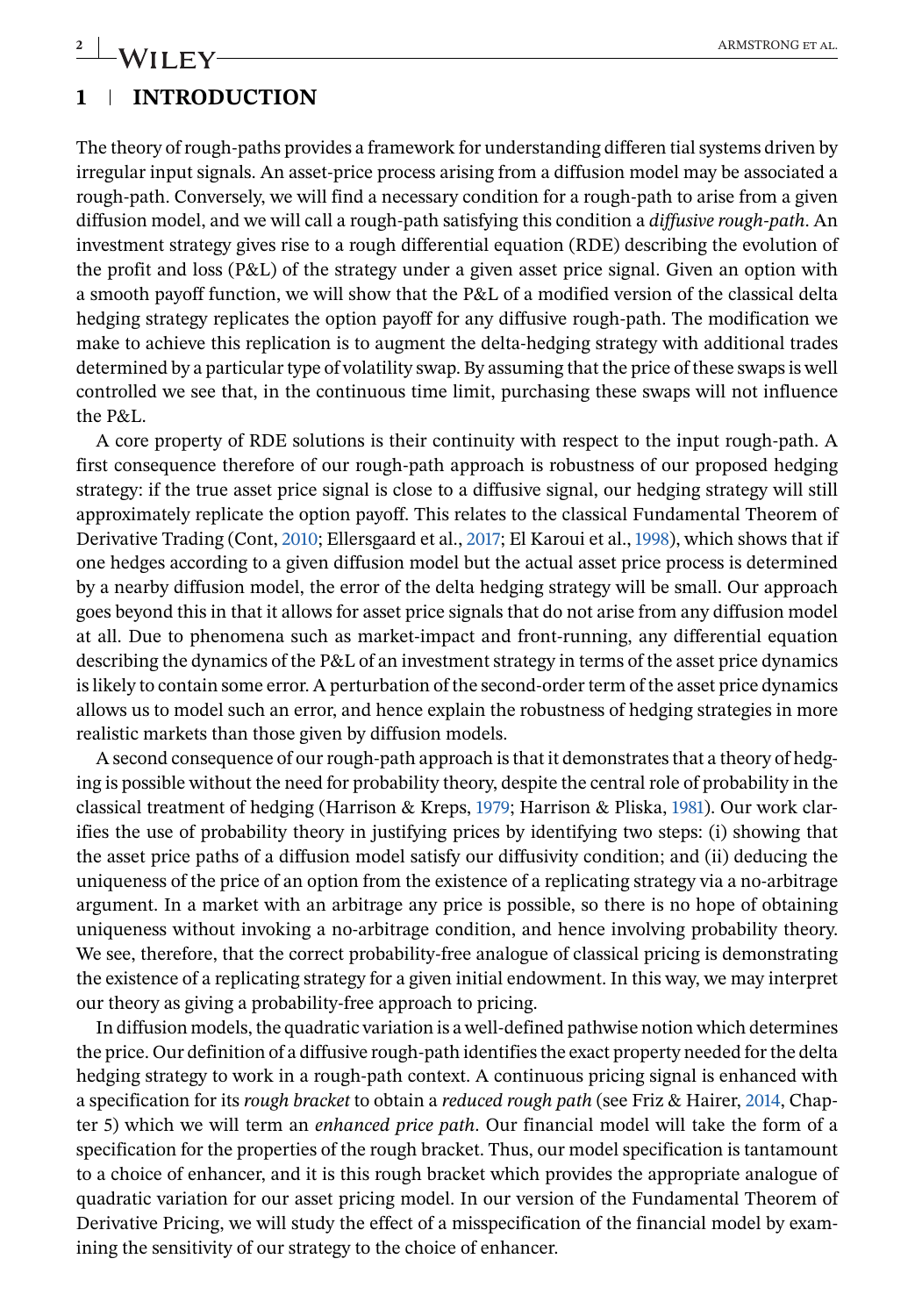<span id="page-2-0"></span>The purely pathwise nature of the enhancer, the price and hence the implied volatility is in marked contrast to the statistical (and therefore probabilistic) notion of historical volatility. This dichotomy between pathwise and probabilistic properties has been noted before. For example, it is exploited in (Brigo & Mercurio, [2000\)](#page-25-0), which partly inspired the present work (see also Brigo, [2019\)](#page-25-0), to give examples of diffusion models which are statistically indistinguishable using samples on a fixed time grid yet which have arbitrarily different option prices.

Ours is not the first non-probabilistic formulation of option pricing. (Bender et al., [2008;](#page-25-0) Bick & Willinger, [1994\)](#page-25-0), and (Schied & Voloshchenko, [2016\)](#page-25-0) obtained pathwise formulations of option pricing using the non-probabilistic approach to Itô calculus given in (Foellmer, [1981\)](#page-25-0). In addition, (Riga, [2015\)](#page-25-0) extended the pathwise framework to functional Itô calculus.

The usage of Foellmer calculus has the caveat that the continuous-time integrals depend upon the discrete-time approximating sequence, which more or less precludes obtaining robustness in their approach. To circumvent this dependence, our proposed strategy is an augmented version of delta-hedging where one also invests in volatility swaps in order to hedge the second-order part of the pricing signal. This yields a robust trading strategy, however at the expense of introducing assumptions on the price of volatility swaps to ensure our strategy is self-financing.

Moreover, the above-mentioned pathwise formulations required paths with semimartingale roughness, that is, of finite p-variation for all  $p > 2$ . Using Rough Path Theory we are able to accommodate paths of finite p-variation for  $2 < p < 3$ , hence showing how the delta hedging can be extended to a wider class of price signals.

One additional assumption that we must make in our approach is that the option payoff is differentiable. We will show that for a European call option with strike  $K$ , one can find diffusive rough-paths for which our strategy fails to replicate the option payoff. However, these rough-paths must have a stock price exactly equal to the strike at maturity. In a probabilistic theory, such paths occur with probability zero, so may be neglected. However, our interpretation is that the existence of such paths demonstrates a genuine lack of robustness of the classical delta hedging strategy. The need for a robust strategy becomes more important towards maturity as classical diffusion models break down and new phenomena occur such as the "pinning" of stock prices around exchange traded strikes (see e.g., Avellaneda & Lipkin, [2003;](#page-25-0) Avellaneda et al., [2012;](#page-25-0) Golez & Jackwerth, [2012;](#page-25-0) Jeannin et al., [2008\)](#page-25-0). The failure of our strategy for certain stock paths indicates that one should switch strategy near maturity to a genuinely probabilistic strategy, such as a buy-and-hold strategy. This reflects actual trading practice, where delta hedging strategies are abandoned and quite different strategies adopted near maturity.

The article is organized as follows. In Section 2, we recall the classical theory of hedging and establish our notation. In Section [3,](#page-4-0) we describe the machinery on reduced rough path integration we will use. In Section [4,](#page-10-0) we define what is meant by a diffusive rough-path. In Section [5,](#page-14-0) we demonstrate formally how to obtain a pathwise formulation of the classical formulas of Mathematical Finance in continuous time. Section [6](#page-17-0) shows how our continuous time trading strategy can be interpreted as a limit of discrete time trading strategies in volatility swaps. Section [7](#page-21-0) demonstrates that our proposed strategy fails in the Black-Scholes model for call options when the stock price terminates at the strike. Section [8](#page-24-0) presents our conclusions.

### **2 NOTATION AND PRELIMINARIES**

We will develop a rough-path version of a classical diffusion model, and will begin by describing the classical model. Let  $S_t^0$  denote the value of a riskless asset at time t, and assume that

$$
dS_t^0 = rS_t^0 dt, \quad S_0^0 = 1.
$$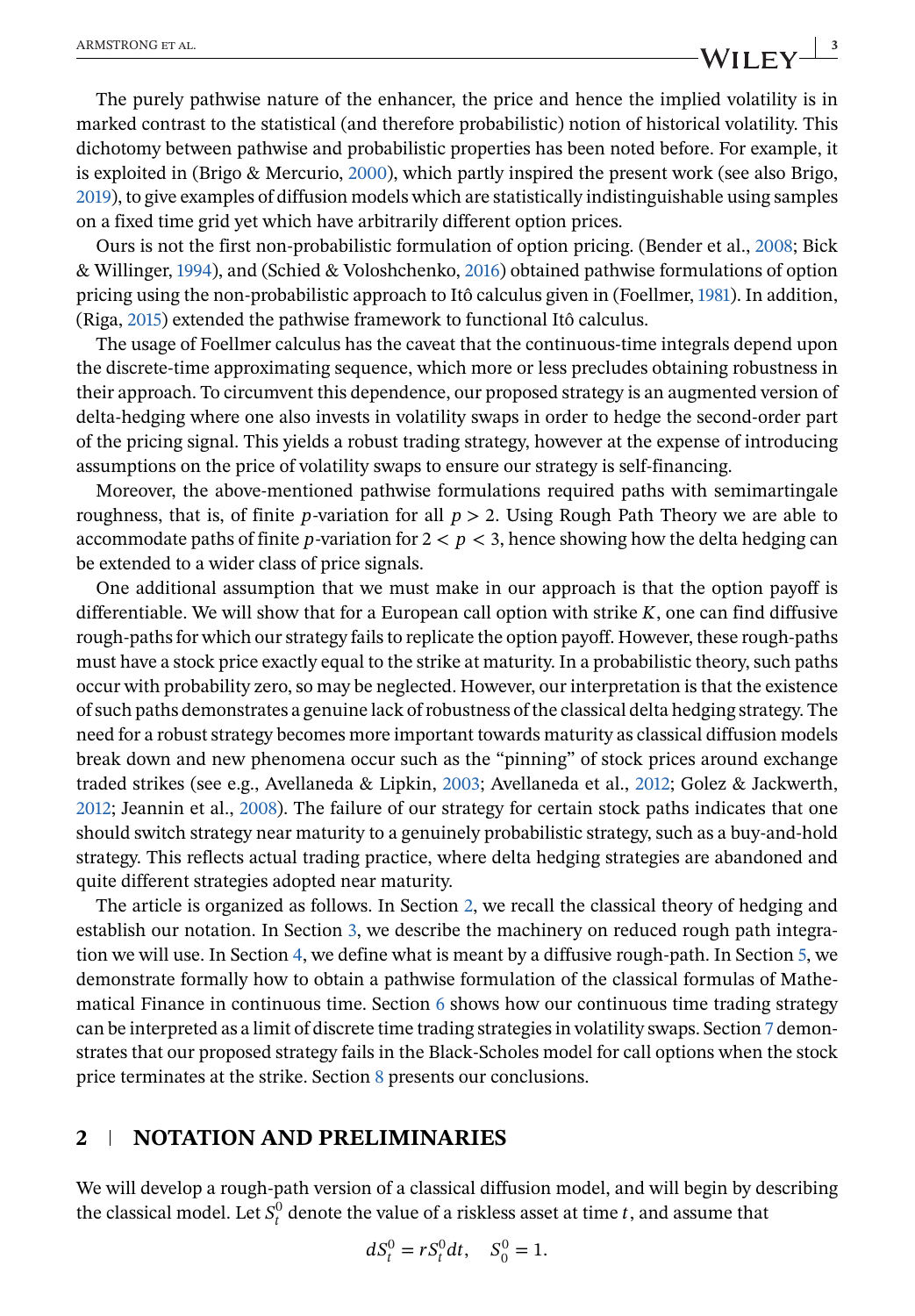<span id="page-3-0"></span>Let  $S_t \in \mathbb{R}^d$  denote the price vector of d non-dividend paying stocks, representing the risky asset. We let  $\tilde{S}_t$  be the discounted price of the risky asset at time t, namely  $\tilde{S}_t = S_t/S_t^0 = e^{-rt}S_t$ . We suppose that each component of the price vector  $\tilde{S}t$  displays the following dynamics in the pricing measure

$$
d\tilde{S}_t^i = \sigma_j^i(\tilde{S}_t) dB_t^j, \quad i = 1, \dots, d, \quad \tilde{S}_0 = s_0 \in \mathbb{R}^d,
$$

on a stochastic base  $(\Omega, \mathfrak{F}, P, (\mathfrak{F}_t)_t, (B_t)_t)$  carrying a standard *n*-dimensional Brownian motion  $(B_t)_t$ . We assume  $\sigma$  in  $C_{\text{loc}}^{\alpha-\text{H\"ol}}(\mathbb{R}^d,\mathbb{R}^{d\times n})$ ,  $0<\alpha<1$ . Einstein's summation convention on double indices is employed and will be throughout all the paper.

Let  $f(S_T)$  be the payoff of a Vanilla option on the underlying S. We assume that  $f$  is a continuous and bounded function on  $\mathbb{R}^d$ . Let

$$
h(x) := f(e^{rT}x) \tag{1}
$$

and  $\tilde{h} := e^{-rT}h$ . The payoff is therefore equivalently written as  $h(\tilde{S}_T)$ , and its discounted value is  $\tilde{h}(\tilde{S}_T)$ .

The classical theory of (Harrison & Kreps, [1979;](#page-25-0) Harrison & Pliska, [1981\)](#page-25-0) tells us that the option payoff can be replicated at time t for a price,  $\tilde{V}_t$  satisfying

$$
\tilde{V}_t = P_{T-t} \tilde{h}(\tilde{S}_t),
$$

where  $(P_t)_t$  is the semigroup on  $C_b(\mathbb{R}^d)$  generated by the infinitesimal operator

$$
\mathsf{A}\varphi(x) = \frac{1}{2}\left(\sum_{k} \sigma_{k}^{i} \sigma_{k}^{j}\right) \partial_{i,j}^{2} \varphi(x), \quad \varphi \in C^{2}(\mathbb{R}^{d}) \cap C_{b}(\mathbb{R}^{d}),
$$

of the dynamics of ̃. We call the *volatility operator*. To ensure the absence of arbitrage, we must make some assumptions to ensure that the solutions to the Black–Scholes PDE are unique. In this paper will typically assume that the volatility operator is uniformly elliptic.

The stochastic process  $\tilde{V}_t$  is then a deterministic function  $w = w(t, x)$  of time and space applied after  $(t, \tilde{S}_t)$  which solves

$$
\begin{cases} (\partial_t + A)w = 0 & \text{in } [0, T) \times \mathbb{R}^d \\ w(T, x) = \tilde{h}(x) & \text{on } \{T\} \times \mathbb{R}^d. \end{cases}
$$
 (2)

Equation (2) is the discounted version of the Black-Scholes partial differential equation.

We will write  $v(t, z) = e^{rt}w(t, e^{-rt}z)$  for the undiscounted value function and will use following notation for the Greeks:

$$
\text{Delta}_t := \nabla_z v(t, S_t) = \nabla_x w(t, \tilde{S}_t),
$$

taking values in  $\mathbb{R}^d \cong \text{Hom}(\mathbb{R}^d, \mathbb{R})$ , and

$$
\text{Gamma}_{t} := \nabla_{zz}^{2} v(t, S_t) = e^{rt} \nabla_{xx}^{2} w(t, \tilde{S}_t),
$$

taking values in ℝ<sup>d×d</sup> ≅ Hom(ℝ<sup>d</sup> ⊗ ℝ<sup>d</sup>, ℝ) ≅ Hom(ℝ<sup>d</sup>, Hom(ℝ<sup>d</sup>, ℝ)).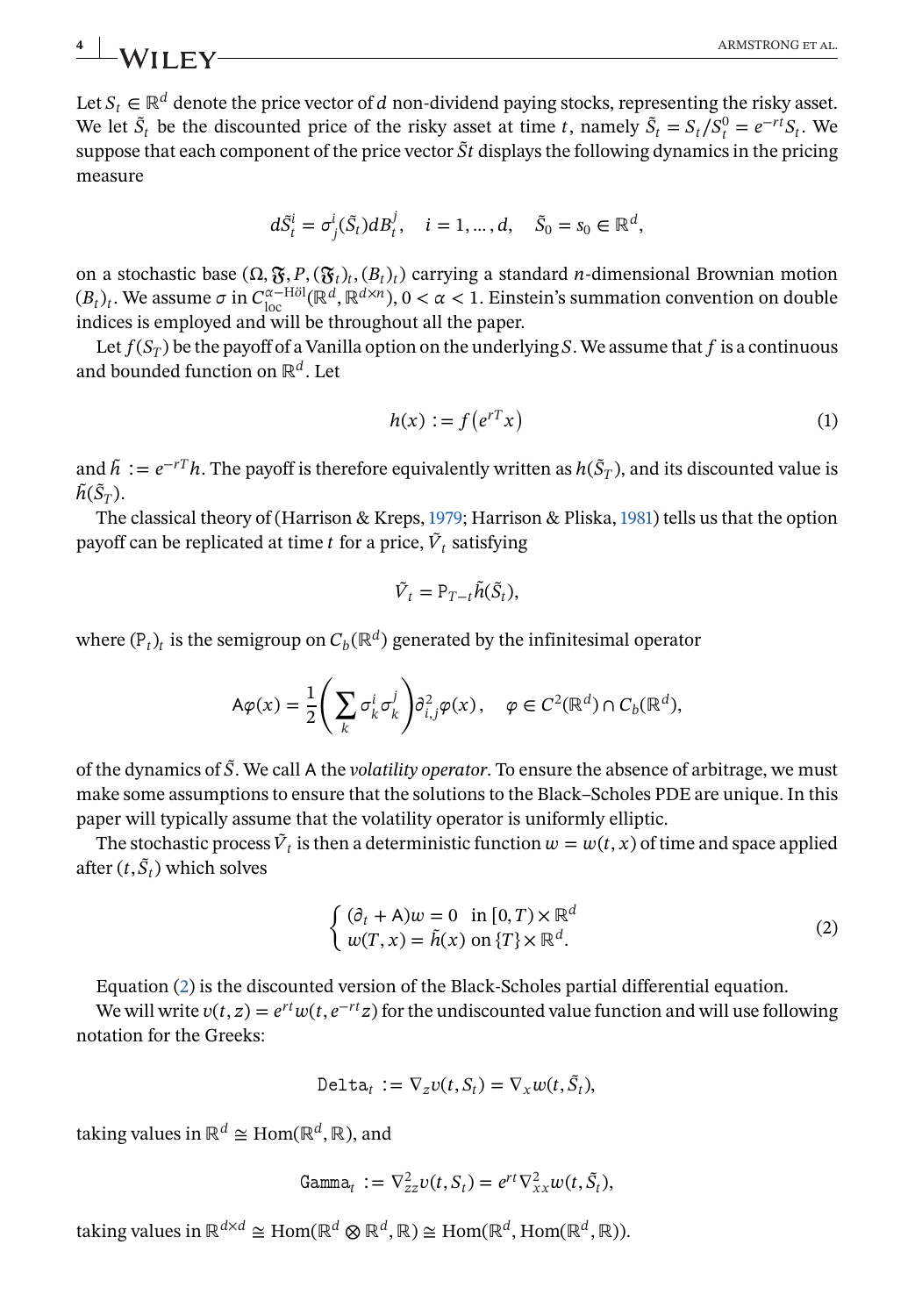<span id="page-4-0"></span>In our setup, the pricing PDE is justified by the existence of a replicating strategy for the payoff. An investment strategy may be viewed as a pair  $(H_t^0, H_t)$  indicating the quantities to purchase at each time of the riskless and risky asset. By Itô's formula,

$$
w(t, \tilde{S}_t) - w(0, \tilde{S}_0) = \int_0^t \nabla_x w(u, \tilde{S}_u) \sigma(\tilde{S}_u) dW_u + \int_0^t (\partial_t + A) w(u, \tilde{S}_u) du
$$
  
= 
$$
\int_0^t \nabla_x w(u, \tilde{S}_u) d\tilde{S}_u.
$$
 (3)

It follows that the delta hedging strategy  $\phi_t = (H_t^0, H_t)$  given by

$$
H_t := \nabla_x w(t, \tilde{S}_t)
$$
  
\n
$$
H_t^0 := w(t, \tilde{S}_t) - H_t \tilde{S}_t
$$
\n(4)

is such that the undiscounted portfolio process

$$
V_t(\phi) = H_t^0 e^{rt} + H_t S_t = e^{rt} w(t, \tilde{S}_t),
$$

is self-financing, that is, it satisfies

$$
V_t(\phi) = V_0(\phi) + \int_0^t H_u^0 dS_u^0 + \int_0^t H_u dS_u,
$$
\n(5)

and replicates the option payoff, that is,  $V_T(\phi) = f(S_T)$ .

### **3 PATHWISE INTEGRALS**

In this section we review the elements of rough path theory that we will need. The results are standard, or minor variations of standard results and so proofs have been omitted, but may be found in the Arxiv version of this paper.

### **3.1 Additivity, approximate additivity, and the Sewing lemma**

Let B be a Banach space and let  $X : [0, T] \to B$  be a continuous path with trajectory in B. The increments

$$
X_{s,t} := X_t - X_s, \quad 0 \le s, t \le T,\tag{6}
$$

of such path define a two-parameter function  $X = X_{s,t}$  on the square  $[0, T] \times [0, T]$ . We employ the notation in (6) throughout this paper. Rather than considering general  $s$  and  $t$  in [0,  $T$ ], we will often restrict to the simplex  $\{(s,t) \in \mathbb{R}^2 : 0 \le s \le t \le T\} \subset [0, T]^2$ . X is *additive*, by which we mean that for all  $0 \leq s, u, t \leq T$ 

$$
X_{s,t} = X_{s,u} + X_{u,t}.\tag{7}
$$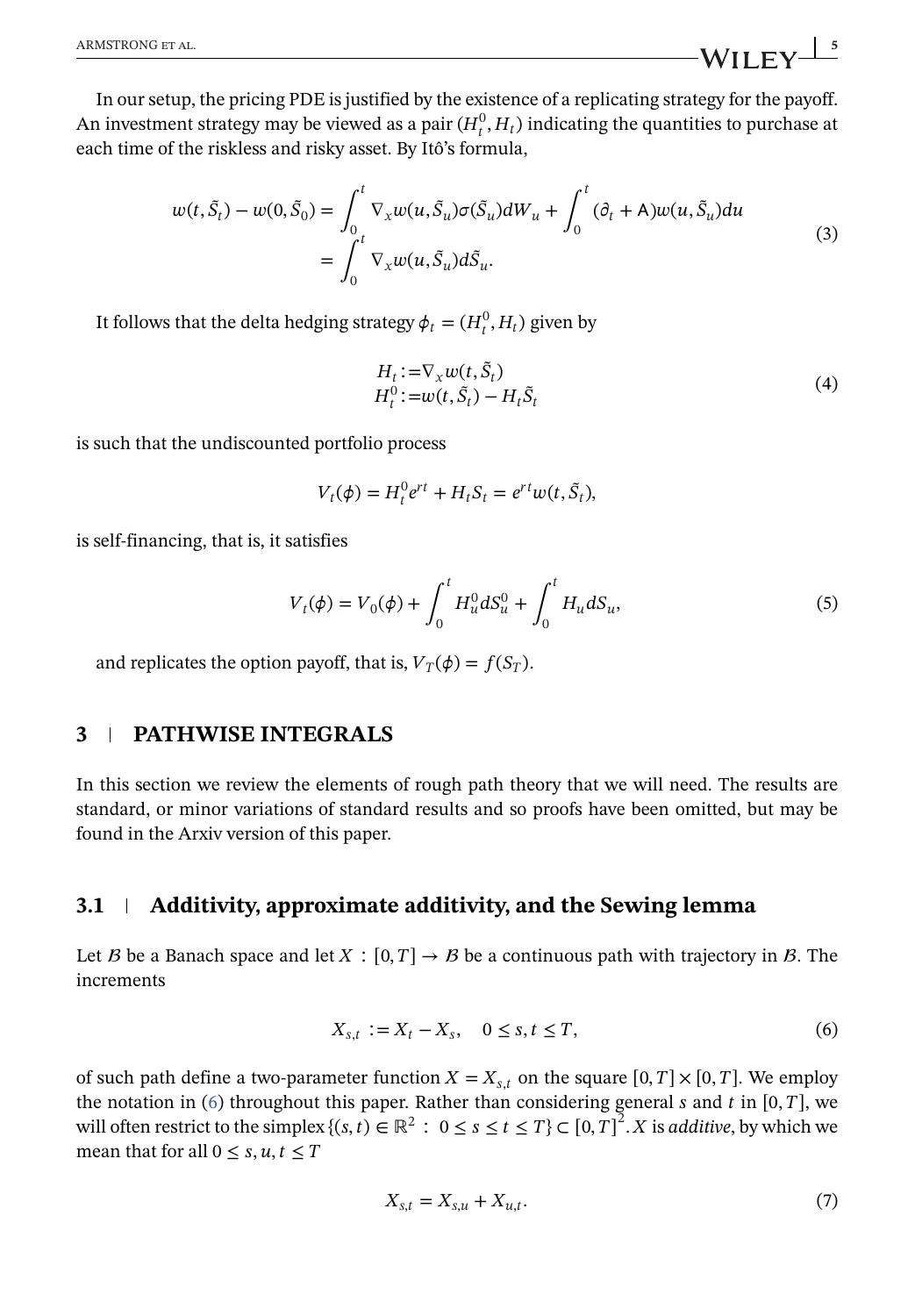<span id="page-5-0"></span>**6** ARMSTRONG ET AL.

If  $X$  is defined on the simplex but is additive, then it can be extended to an additive function on  $[0, T] \times [0, T]$  by setting  $X_{t,s} := -X_{s,t}$ .

Additivity characterizes those functions X on  $[0, T] \times [0, T]$  that descend from increments of paths, in the following sense.

**Proposition 3.1.** *Let*  $X : [0, T] \times [0, T] \rightarrow B$  *be additive. Then, there exists a path x on B such that* 

$$
X_{s,t} = x_t - x_s, \quad \forall 0 \le s, t \le T.
$$

*Moreover, if*  $\gamma$  *is another path whose increments coincide with*  $X$ *, then*  $\gamma - x$  *is constant.* 

Given a partition  $\pi$  of [0, T] and a time instant t in [0, T], we adopt the following notational convention:

$$
t' := \inf\{u \in \pi : u > t\}, \quad [t] := \sup\{u \in \pi : u \le t\},
$$
  
\n
$$
t - := \sup\{u \in \pi : u' \le t\}, \quad t \star := \begin{cases} t - & \text{if } t \in \pi \\ \lfloor t \rfloor & \text{if } t \notin \pi, \end{cases}
$$
  
\n
$$
|\pi| := \sup\{|u' - u| : u \in \pi\}, \pi_t := (\pi \cup \{t\}) \cap [0, t].
$$
 (8)

Let  $X : \{(s, t) \in \mathbb{R}^2 : 0 \le s \le t \le T\} \to \mathcal{B}$ . We say that X is of finite p-variation for some  $p \ge 1$ if

$$
\|X\|_{p\text{-var},[0,T]}^p := \sup \left\{ \sum_{u\in\pi} \left|X_{u,u'}\right|^p : \pi \text{ partition of } [0,T] \right\} < \infty.
$$

If  $X$  is additive, this notation is the usual p-variation norm of the underlying path.

For  $s \le u \le t$  we introduce the symbol

$$
\delta X_{s,u,t} := X_{s,t} - X_{s,u} - X_{u,t}.
$$

If X is additive, then  $\delta X \equiv 0$ .

**Definition 3.2** ("Control function"). A *control function*  $\omega$  is a non-negative continuous function on  $\{(s, t) \in \mathbb{R}^2 : 0 \le s \le t \le T\}$ , null on the diagonal and such that

- 1.  $\omega(s_1, t_1) \leq \omega(s_2, t_2)$ , if the interval  $[s_1, t_1]$  is contained in the interval  $[s_2, t_2]$ ;
- 2.  $\omega(s, u) + \omega(u, t) \leq \omega(s, t)$ , for all  $s \leq u \leq t$ .

A control function generalizes the concept of the length of an interval. Common controls are  $\omega(s, t) := |t-s|$  and, for a continuous path x of finite p-variation,  $\omega(s, t) := ||x||_{p-\text{var},[s,t]}^p$ . From these, new controls can be defined by linear combinations  $c_1 \omega_1 + c_2 \omega_2$  with non-negative coefficients  $c_1, c_2 \in \mathbb{R}_{\geq 0}$ , and by products  $\omega_1^{\gamma_1} \omega_2^{\gamma_2}$  with exponents  $\gamma_1$  and  $\gamma_2$  satisfying  $\gamma_1 + \gamma_2 \geq 1$ , see (Friz & Victoir, [2010,](#page-25-0) Exercise 1.9).

Given a partition  $\pi$  of [s, t]  $\subset$  [0, T] we may use a control function to measure the mesh-size.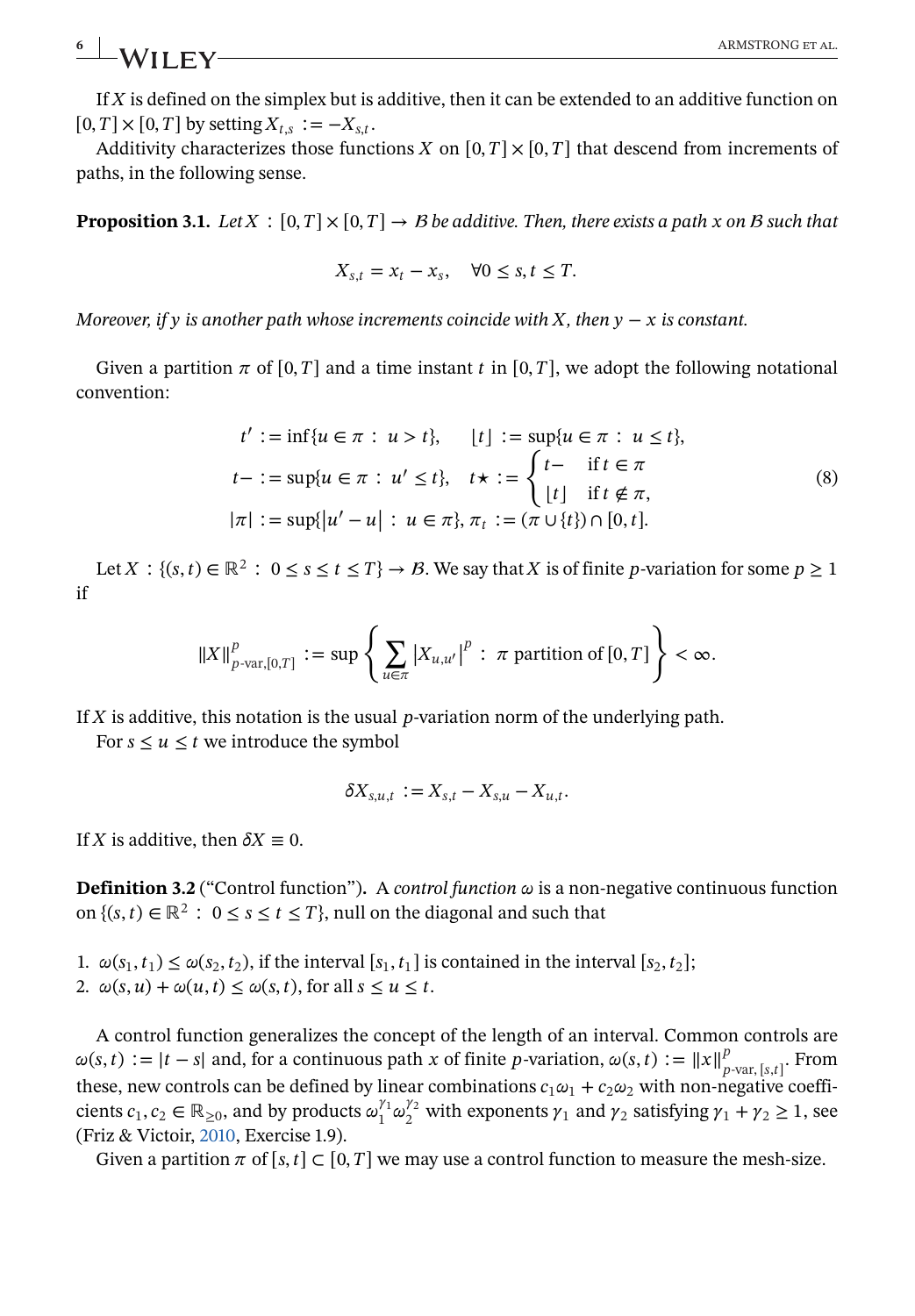<span id="page-6-0"></span>**Definition 3.3.** The modulus of continuity of  $\omega$  on a scale smaller or equal than the mesh-size  $|\pi|$  is given by

$$
osc(\omega, |\pi|) := \sup{\omega(s, t) : |t - s| \leq |\pi|}.
$$

**Definition 3.4** ("Approximate additivity"). A function  $\Xi$  :  $\{(s, t) \in \mathbb{R}^2 : 0 \le s \le t \le T\} \to B$  is said *approximately additive* if

- 1. it is null and right-continuous on the diagonal, that is,  $\Xi_{s,s} = \lim_{t \to s} \Xi_{s,t} = 0$  for all s in [0, T];
- 2. there exist  $\gamma > 1$  and a control function  $\omega$  such that

$$
\left|\Xi_{s,t}-\Xi_{s,u}-\Xi_{u,t}\right|\leq\omega^{\gamma}(s,t),\tag{9}
$$

for all  $s \le u \le t$ .

Notice that Equation (9) implies that for all  $1 < \gamma' < \gamma$ 

$$
\|\delta \Xi\|_{\omega,\gamma'} := \sup_{s \le u \le t} \frac{|\delta \Xi_{s,u,t}|}{\omega^{\gamma'}(s,t)} \le \omega^{\gamma-\gamma'}(0,T).
$$

Therefore, condition 2 above is equivalent to the existence of a control  $\omega$  and some  $\gamma > 1$  such that  $\|\delta \Xi\|_{\omega,\nu}<\infty.$ 

**Proposition 3.5** ("Sewing Lemma"). Let  $\Xi$ :  $\{(s,t) \in \mathbb{R}^2 : 0 \le s \le t \le T\} \rightarrow B$  be approximately *additive and let the control*  $\omega$  and the exponent  $\gamma > 1$  be such that  $\|\delta \Xi\|_{\omega,\gamma} < \infty$ . Then, there exists *a unique continuous path*

$$
\int \Xi : [0,T] \to \mathcal{B},
$$

whose increments we denote by  $\int_s^t \Xi$ , such that for all  $0\leq s\leq t\leq T$ 

1.  $\int_s^t \Xi = \lim_{|\pi| \downarrow 0} \sum_{u \in \pi} \Xi_{u,u'}$  with limit in *B*; *2.* |  $\bar{t}$ |  $\left\Vert \delta\Xi\right\Vert _{\omega,\gamma}$ 

$$
\left| \int_{s}^{t} \Xi - \Xi_{s,t} \right| \leq \frac{\left\| \delta \Xi \right\|_{\omega,\gamma}}{1 - 2^{1 - \gamma}} \omega^{\gamma}(s,t). \tag{10}
$$

By Proposition 3.5, we can regard the integral as the map

$$
\int\; :\; \left\{ \begin{array}{c} \text{approximatively} \\ \text{additive} \\ \text{functions} \end{array} \right\} \to \{ \begin{array}{c} \text{additive} \\ \text{functions} \end{array} \}.
$$

By Proposition [3.1,](#page-5-0) we can unambiguously replace the range  $\{\text{additive}\}\$  with the space of continuous paths on B starting at  $0 \in B$ . Let  $AA_{p\text{-}\text{var}}([0,T];B)$  be the family of approximately additive functions  $\Xi$ :  $\{(s, t) \in \mathbb{R}^2 : 0 \le s \le t \le T\} \to B$  that are of finite p-variation,  $p \ge 1$ . Then, we have: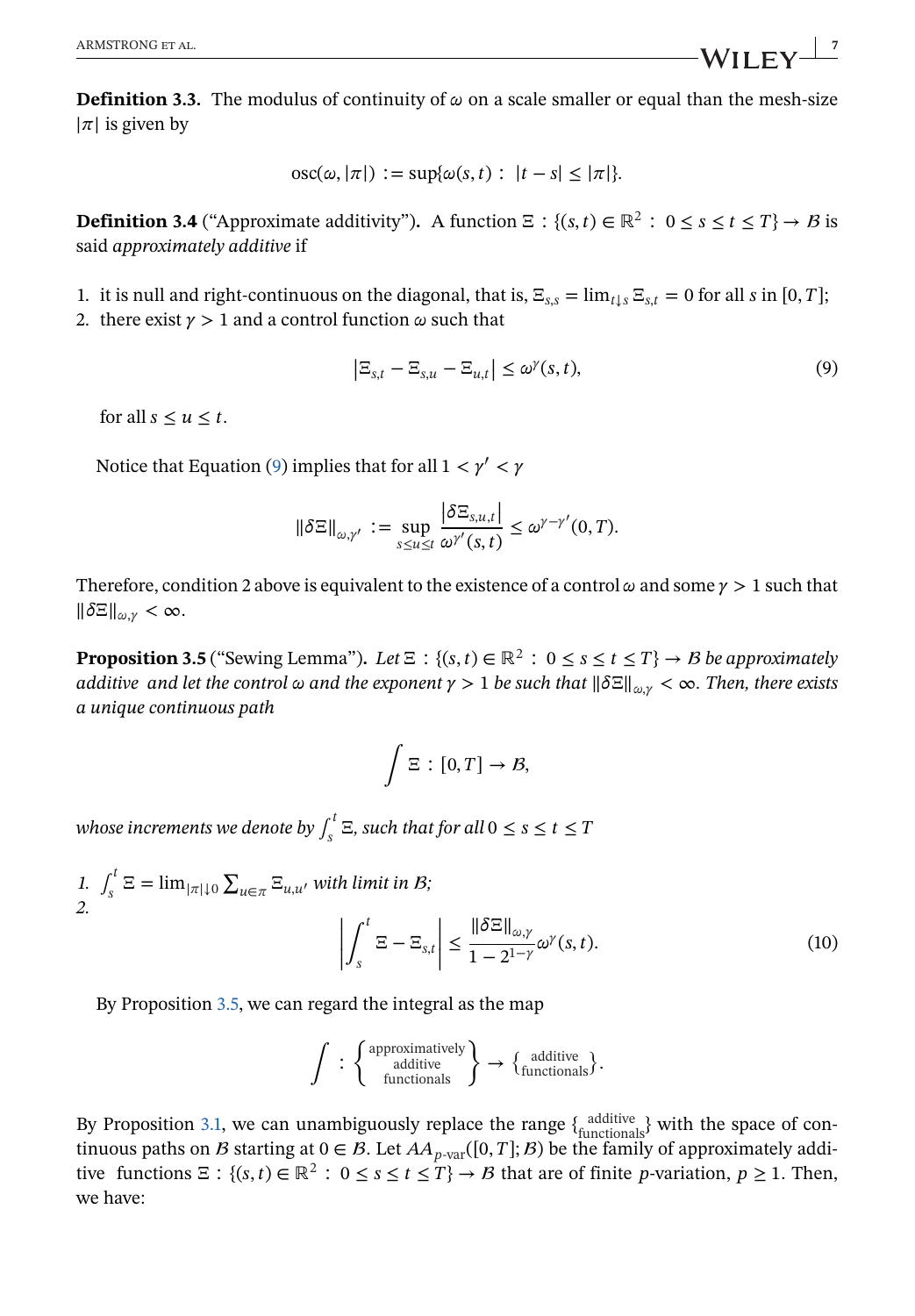<span id="page-7-0"></span>**Corollary 3.6.** *The restriction of the integral map*  $\int$  *to*  $AA$ <sub>*p*-var</sub>([0, *T*]; *B*) *takes value in the space*  $C_0^{p-var}([0,T];B)$  of continuous paths on B that start at the origin  $0 \in B$  and are of finite p-variation. *Moreover,*

$$
\int : AA_{p\text{-var}}([0,T];B) \longrightarrow C_0^{p\text{-var}}([0,T];B)
$$

$$
\Xi \mapsto \lim_{|\pi|\downarrow 0} \sum_{u \in \pi} \Xi_{u,u'}
$$

*is continuous in -variation norm.*

## **3.2 Young integrals**

Let  $X : [0, T] \to B$  be continuous and of finite p-variation. Let  $H : [0, T] \to W$  be continuous and of finite q-variation, where  $W = \text{Hom}(B;V)$  and V is a Banach space. We say that p and q are *Young complementary* if  $1/p + 1/q > 1$ .

**Proposition 3.7** ("Young integral")**.** *Let and be Young complementary and set*

$$
\Xi_{s,t} := H_s X_{s,t}
$$

*for all*  $0 \leq s \leq t \leq T$ ,  $or \Xi_{s,t} := H_t X_{s,t}$  *for all*  $0 \leq s \leq t \leq T$ . Then,  $\Xi$  *is approximately additive and of finite -variation. As a consequence, the integral*

$$
HX := \lim_{|\pi| \downarrow 0} \sum_{u \in \pi} \Xi_{u,u'} \tag{11}
$$

*defines a continuous path in of finite -variation. The integral in (11) does not depend on whether*  $\Xi$  *is defined according to*  $\Xi_{s,t} = H_s X_{s,t}$  *or to*  $\Xi_{s,t} = H_t X_{s,t}$ .

The continuity of  $H$  is only used to show that the choice to evaluate  $H$  at the beginning or at the end of the partition subintervals does not affect the integral. The two choices are respectively referred to as adapted evaluation and terminal evaluation. If  $H$  is not continuous but of bounded variation, the Young integral is defined (because  $q=1$ ), but depends on the evaluation choice. If  $\pi$  is a partition of [0, T], we set

$$
{}^{\pi}\!H_t := \sum_{u \in \pi} H_u \mathbb{I}\{t \in (u, u']\},\
$$

which denotes the piecewise constant caglad approximation of H on the grid  $\pi$ . We let  ${}^{\pi}H.X$  be the Young integral of  $H$  against  $X$  with adapted evaluation, namely

$$
({}^\pi H X)_{0,t} := \sum_{u \in \pi_t} H_u X_{u,u'}.
$$

In this way, for *H* continuous and of finite q-variation,  $1/p + 1/q > 1$ , we can write

$$
H.X = \lim_{|\pi| \downarrow 0} {}^{\pi}H.X.
$$
\n<sup>(12)</sup>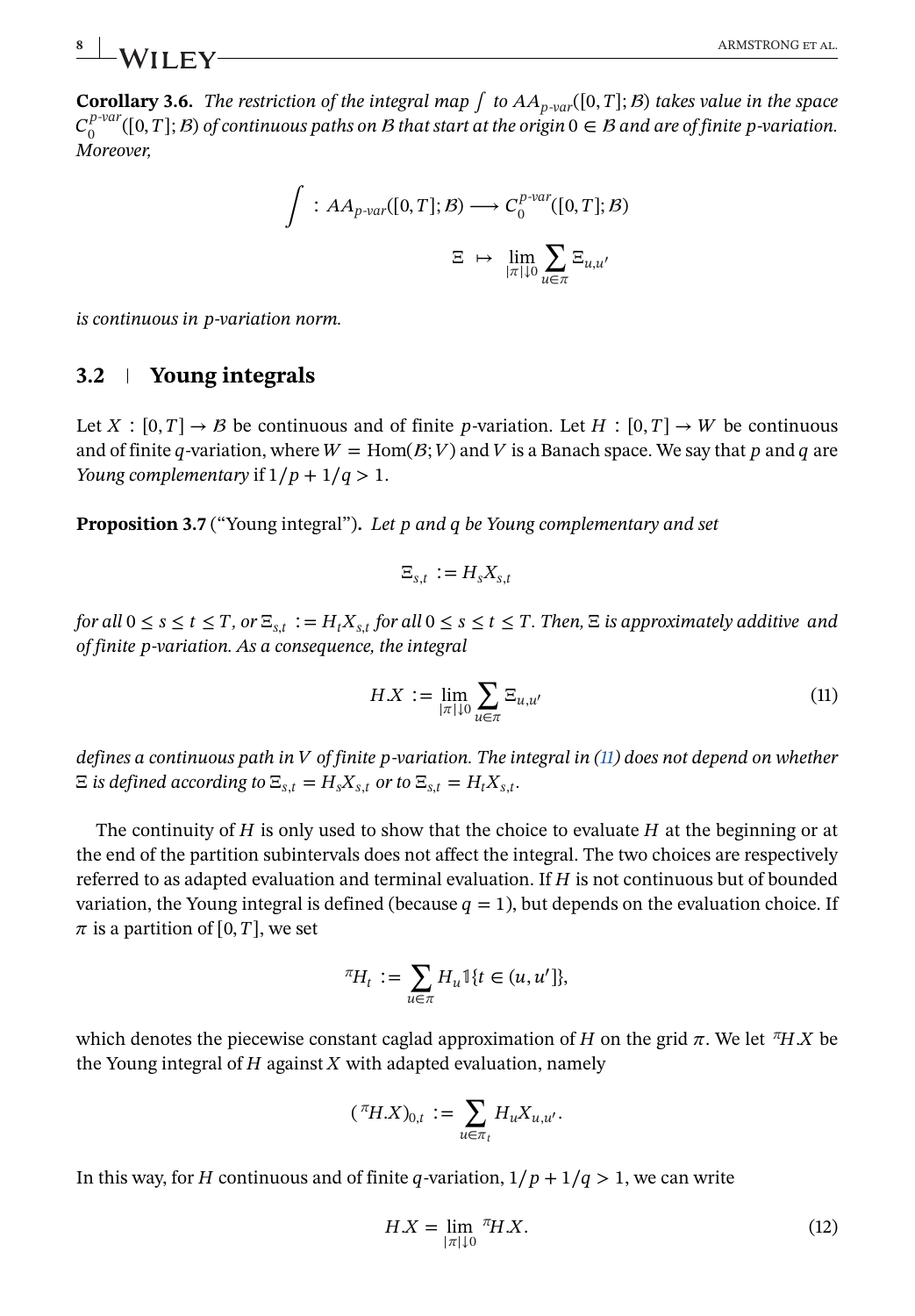## **3.3 Compensated integrals**

When the complementary regularities of integrand  $H$  and integrator  $X$  are not sufficient for Young integration, we introduce the enhancement of a path and we will define the integral using compensated Riemann sums. In particular this is the case if  $H$  and  $X$  have the same  $p$ -variation regularity for some  $p$  greater than 2.

As above, let  $X$  be a continuous path of finite  $p$ -variation with trajectory in the Banach space  $B$ . Recall that W denotes Hom( $\mathcal{B}; V$ ). We use the identification Hom( $\mathcal{B}, W$ )  $\cong$  Hom( $\mathcal{B} \otimes \mathcal{B}; V$ ), and we write  $\text{Hom}_{\text{sym}}(B \otimes B; V)$  for the subset of those  $\ell$  in  $\text{Hom}(B \otimes B; V)$  such that  $\ell$  ( $a \otimes b$ ) =  $\ell$  ( $b \otimes a$ ) for all  $a, b \in B$ . Also, the symbol  $B \odot B$  will denote the symmetric tensor product of the Banach space B, so that we can identify  $\text{Hom}_{sym}(B \otimes B;V) \cong \text{Hom}(B \odot B;V)$ . We say that a continuous path  $H : [0, T] \rightarrow W$  admits a symmetric *Gubinelli derivative*  $H'$  with respect to X if there exists a continuous path  $H' : [0, T] \to \text{Hom}_{sym}(B \otimes B; V)$  of finite q-variation such that

- 1. *q* and  $p/2$  are Young complementary;
- 2.  $R_{s,t}^H := H_{s,t} H_s' X_{s,t}$  is of finite  $pq/(p+q)$ -variation.

In this case we say that the pair  $(H, H')$  is X-controlled of  $(p, q)$ -variation regularity. Notice that the regularities of  $R^H$  and of X imply that H is of finite p-variation.

**Definition 3.8** ("Enhancement of a path"). Let X be in  $C^{p\text{-var}}([0,T]; B)$  and let A be in  $C^{p/2\text{-}var}([0, T]; B \odot B)$ . The *A*-enhancement of *X* is the pair **X** =  $(X, \mathbb{X})$ , where

$$
2\mathbb{X}_{s,t} = X_{s,t} \otimes X_{s,t} - A_{s,t}.
$$

**Definition 3.9** ("Enhanced path"). The pair  $X = (X, \mathbb{X})$  is called *enhanced path* of *p*-variation regularity if X is in  $C^{p\text{-}\text{var}}([0, T]; B)$  and  $(s, t) \mapsto X_{s,t} \otimes X_{s,t} - 2X_{s,t}$  defines an additive  $B \odot B$ valued function of finite  $p/2$ -variation.

Given the enhanced path  $X = (X, \mathbb{X})$ , the path  $A_{s,t} := X_{s,t} \otimes X_{s,t} - 2\mathbb{X}_{s,t}$  is called the *enhancer* of  $X$  and we often denote such enhancer with the symbol

$$
[\mathbf{X}]_{s,t} := X_{s,t} \otimes X_{s,t} - 2X_{s,t}.
$$

The symbol  $[X]$  will be referred to as *volatility* enhancer when the financial meaning of it is to be stressed. We say that  $X = (X, \mathbb{X})$  is a *bounded-variation enhancement* of X if

$$
\sup \left\{ \sum_{u \in \pi} |[\mathbf{X}]_{u,u'}| : \pi \text{ partition of } [0,T] \right\} < \infty.
$$

Notice that  $\delta \mathbb{X}$  does not depend on the enhancer because [X] is additive; moreover, for all  $s \le u \le \delta$  $t$  the following reduced Chen identity holds

$$
\delta \mathbb{X}_{s,u,t} = X_{s,u} \odot X_{u,t}.
$$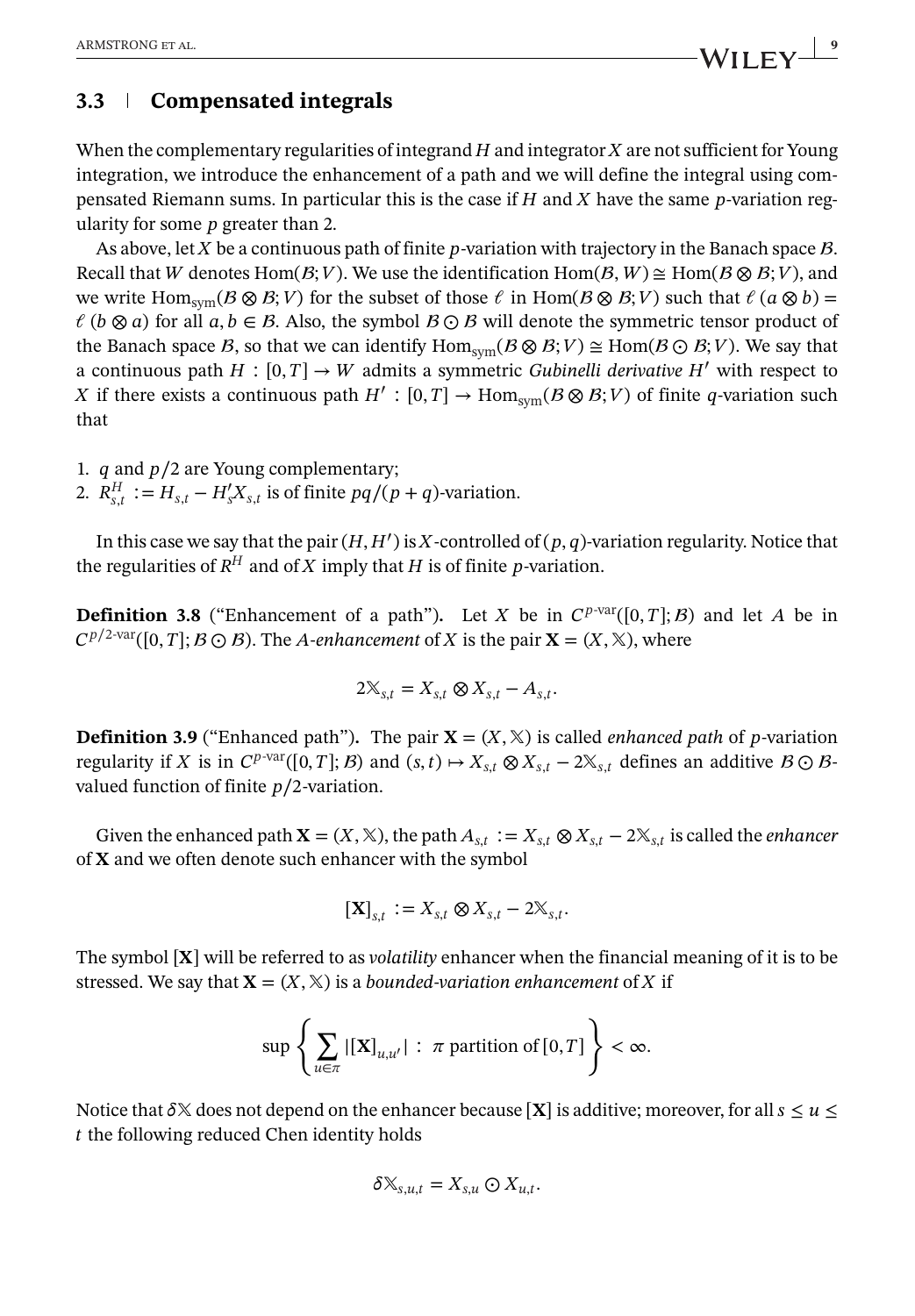<span id="page-9-0"></span>**Lemma 3.10.** Let  $X = (X, X)$  be an enhanced path and let  $(H, H')$  be X-controlled of  $(p, q)$ *variation regularity, with*  $H'$  *being symmetric. Then,* 

$$
\Xi_{s,t} := H_s X_{s,t} + H'_s \mathbb{X}_{s,t}
$$

*is approximately additive.*

As a consequence of Lemma 3.10, the integral given by the compensated Riemann sum

$$
(H, H').(X, \mathbb{X}) = \lim_{|\pi| \downarrow 0} \sum_{u \in \pi} \left[ H_u X_{u, u'} + H'_u \mathbb{X}_{u \wedge t, u' \wedge t} \right]
$$

is well-defined. Analogously to [\(12\)](#page-7-0), we write

$$
({}^\pi H, {}^\pi H').(X, \mathbb{X}) = \sum_{u \in \pi} \left[ H_u X_{u, u'} + H_u' \mathbb{X}_{u \wedge t, u' \wedge t} \right],
$$

so that

$$
(H, H').(X, \mathbb{X}) = \lim_{|\pi| \downarrow 0} (\pi H, \pi H').(X, \mathbb{X}).
$$

If *J* is a time interval, *n* and *m* are non-negative integers and  $\alpha$ ,  $\beta$  are in [0,1], consider the space

$$
C^{m+\beta, n+\alpha}_{\text{loc}}(J \times \mathbb{R}^d; \mathbb{R}^e)
$$

of  $\mathbb{R}^e$ -valued functions that are *m* times continuously differentiable in time with the *m*-th time derivative of local  $\beta$ -Hölder regularity, and *n* times continuously differentiable in space with all the  $n$ -th order space derivatives of local  $\alpha$ -Hölder regularity. Notice that nothing is assumed about the cross derivatives in time and space of functions in  $C_{\text{loc}}^{m+\beta, n+\alpha}$ . Let  $C_{\text{cross}}^{m+\beta, n+\alpha}([0, T] \times \mathbb{R}^d; \mathbb{R}^e)$ be the subspace of  $C_{\text{loc}}^{m+\beta, n+\alpha}([0, T] \times \mathbb{R}^d; \mathbb{R}^e)$  consisting of functions f such that

1. for every multi-index *I* with  $|I| = n$  and every compact  $K \in \mathbb{R}^d$ ,

$$
\sup\left\{\left\|\partial_x^I f(t,\cdot)\right\|_{\alpha-\text{H\"{o}l},K}:\ 0\leq t\leq T\right\}<\infty;
$$

2. for every compact  $K \in \mathbb{R}^d$ ,

$$
\sup\left\{\left\|\partial_t^m f(\cdot,x)\right\|_{\beta-\text{H\"{o}l},\,[0,T]}:\ x\in K\right\}<\infty.
$$

Let  $C^{\alpha}$  be the space

$$
C^{\alpha} := C_{\text{loc}}^{1+\alpha/2, 2+\alpha}([0, T) \times \mathbb{R}^d) \cap C([0, T] \times \mathbb{R}^d). \tag{13}
$$

**Definition 3.11** ("q-Moderation"). Let w be in  $C^{\alpha}$  and let X be a continuous path on  $\mathbb{R}^d$  of finite *p*-variation, with  $p - 2 < \alpha < 1$ . We say that the pair  $(w, X)$  is q-moderate if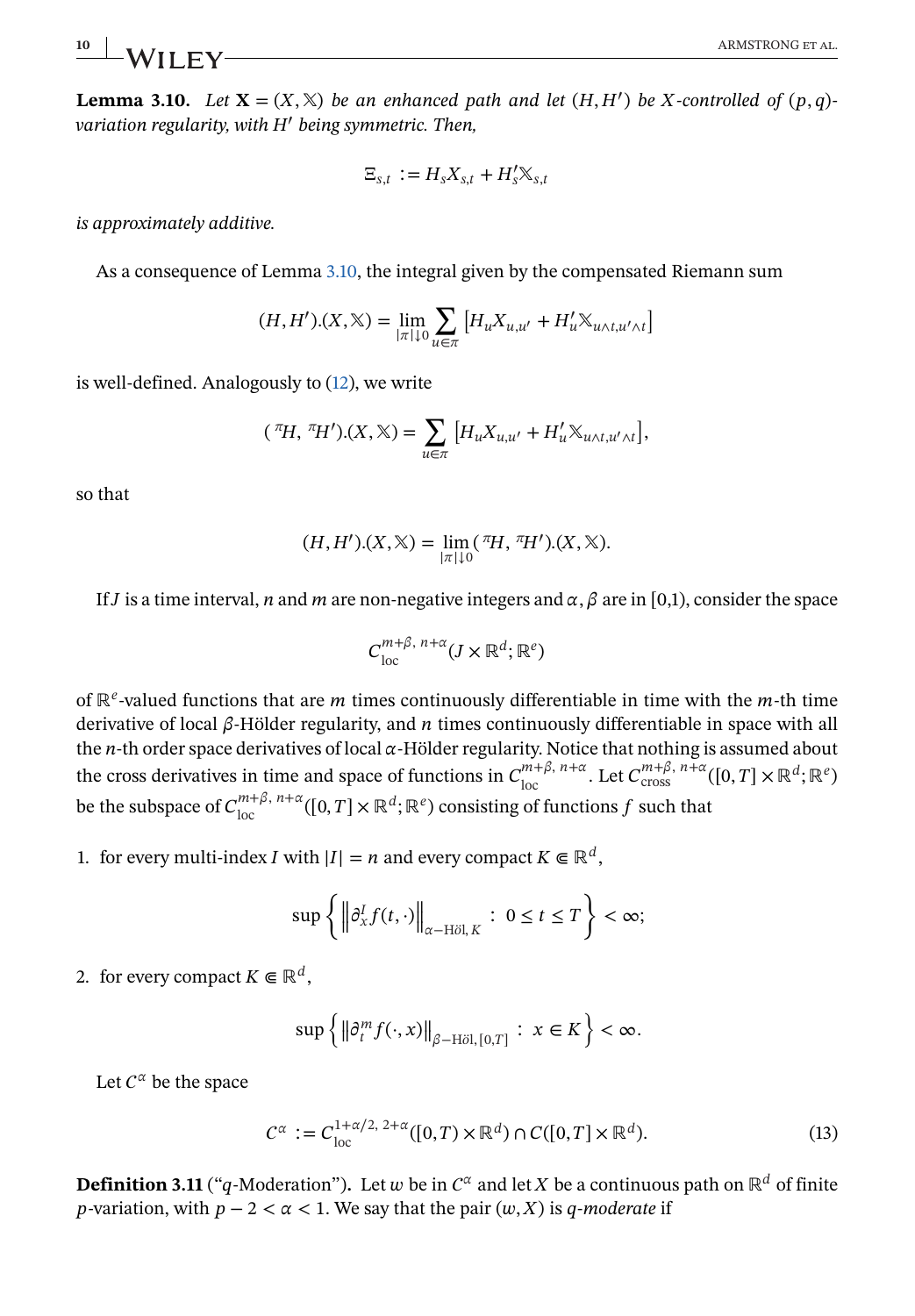<span id="page-10-0"></span>1. the paths

$$
H : t \longmapsto \nabla_x w(t, X_t)
$$
  
\n
$$
H' : t \longmapsto \nabla_{xx}^2 w(t, X_t),
$$
  
\n
$$
0 \le t < T,
$$

can be continuously extended up to [0, T], and H' is of finite q-variation for some  $1 - 2/p$  <  $1/q < \alpha/p$ ;

2. there exists a control function  $\omega$  such that for all x in the trace  $X[0, T]$  and all  $0 \le s \le t \le T$ 

$$
|\nabla_x w(t,x) - \nabla_x w(s,x)|^{p*} \leq \omega(s,t),
$$

where  $p \equiv pq/(p + q);$ 

3.

$$
\sup_{0\leq s\leq T}\left\|\nabla^2_{xx}w(s,\cdot)\right\|_{\alpha-\text{H\"ol,ConvX}[0,T]}<\infty,
$$

where Conv $X[0, T]$  is the convex hull of the trace of X.

*Remark* 3.12. Let  $0 < \alpha < 1$  and  $p, q \ge 1$  be such that  $1 - 2/p < 1/q < \alpha/p$ . Assume that  $w \in$  $C_{\text{loc}}^{1+\alpha/2, 2+\alpha}([0,T]\times\mathbb{R}^d;\mathbb{R})$  is such that  $\nabla_x w$  is in  $C_{\text{cross}}^{1/p+1/q, 1+\alpha}([0,T]\times\mathbb{R}^d;\mathbb{R}^d)$  and  $\nabla_{xx}^2 w$  is in  $C_{\text{cross}}^{\tilde{1}/q, \alpha}([0,T] \times \mathbb{R}^d; \mathbb{R}^{d \times d})$ . Then for all X in  $C^{p\text{-}\text{var}}([0,T]; \mathbb{R}^d)$  the pair  $(w, X)$  is q-moderate. In particular this holds if  $w$  is twice continuously differentiable in the combined time-space variable  $(t, x)$  with second derivatives of  $\alpha$ -Hölder regularity.

**Lemma 3.13.** Let w be in  $C^{\alpha}$  and let X be a continuous  $\mathbb{R}^d$ -valued path of finite p-variation, with  $p-2 < \alpha < 1$ . Assume that the pair  $(w, X)$  is q-moderate,  $1 - 2/p < 1/q < \alpha/p$ . Then,

$$
(H, H'): = \left(\nabla_x w(t, X_t), \nabla_{xx}^2 w(t, X_t)\right)
$$

*is a Gubinelli X-controlled path of*  $(p, q)$ -variation regularity.

### **4 ENHANCED PATHS OF DIFFUSION TYPE**

We now isolate the pathwise features of price trajectories that affect hedging practice.

Until further notice, we adopt the perspective of discounted prices, so that only the secondorder part of is considered, with coefficients thought of as functions of the discounted stock price.

**Definition 4.1** (" $\alpha$ -Hölder volatility operator"). Let  $\alpha$  be in the open interval (0,1). An  $\alpha$ -*Hölder volatility operator* is a second-order elliptic differential operator of the form

$$
A = \text{trace}(\mathfrak{a}\nabla^2)/2 = a^{i,j}\partial_{i,j}^2/2,
$$

where  $a = (a^{i,j})_{1 \le i,j \le d}$  is symmetric and such that all coefficients  $a^{i,j} : \mathbb{R}^d \to \mathbb{R}, 1 \le i, j \le d$ , are -Hölder regular.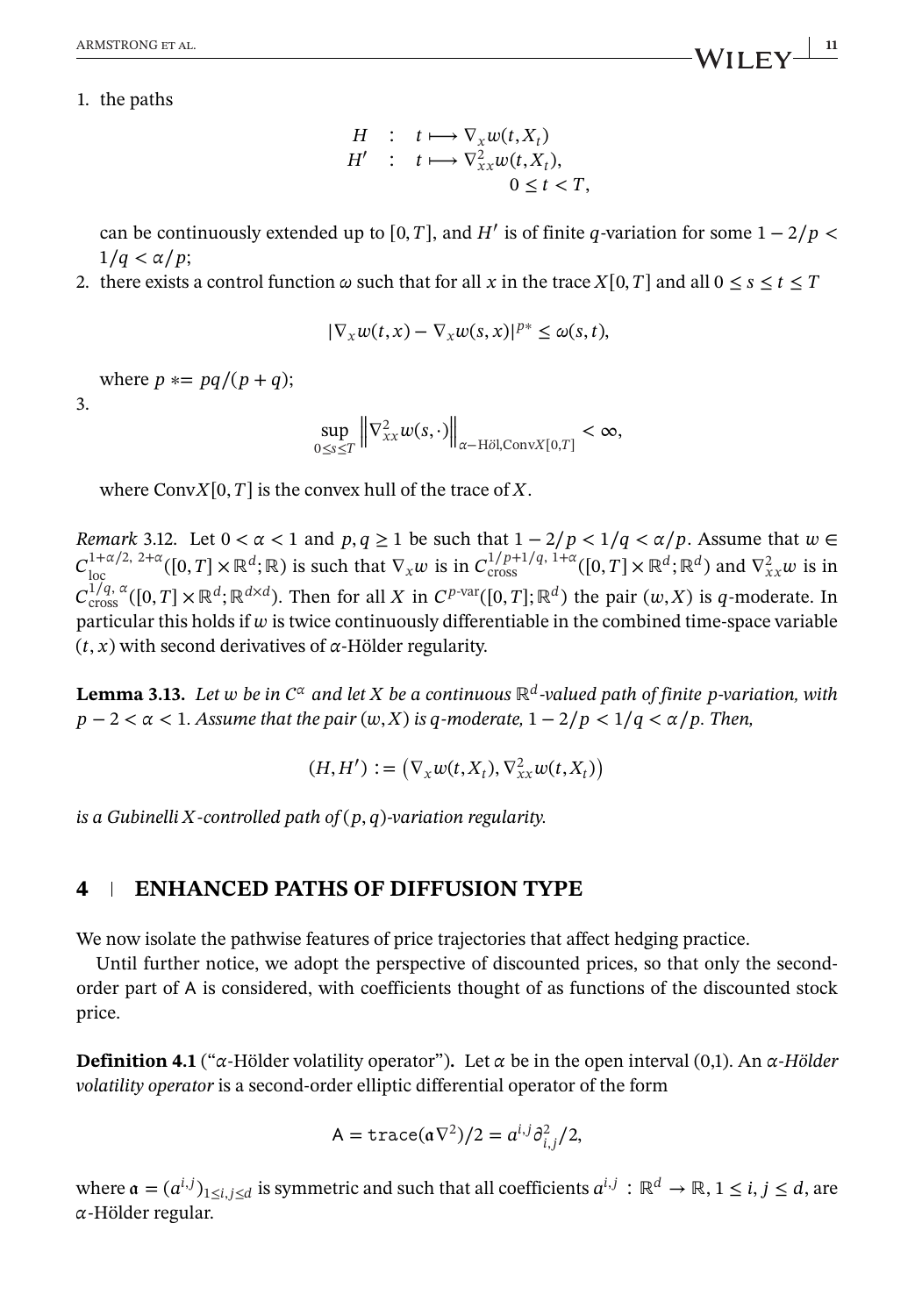Given an  $\alpha$ -Hölder volatility operator  $A = \text{trace}(\alpha \nabla^2)/2$  and a continuous path  $X : [0, T] \rightarrow$  $\mathbb{R}^d$  of finite p-variation, we can consider the  $\int_s^t \mathfrak{a}(X_u) du$ -enhancement  $\mathbf{X} = (X, \mathbb{X})$  of X given be

$$
\mathbb{X}_{s,t} = \frac{1}{2}(X_{s,t} \otimes X_{s,t}) - \int_s^t \frac{\mathfrak{a}(X_u)}{2} du.
$$

For brevity we will henceforth call this the A-enhancement of  $X$ . Notice that such construction yields a bounded variation enhancement. The converse construction, which starts from a bounded variation enhancement and defines a differential operator, is formalized in the following

**Definition 4.2** ("Enhanced path of  $\alpha$ -diffusion type"). Let  $X = (X, \mathbb{X})$  be an enhanced path of p-variation regularity. We say that **X** is of  $\alpha$ -diffusion type,  $p - 2 < \alpha < 1$ , if by setting

$$
m^{i,j}((s,t]) := [\mathbf{X}]_{s,t}^{i,j}, \quad 0 \le s < t \le T, \quad 1 \le i, j \le d,\tag{14}
$$

absolute continuous measures are defined on the interval  $[0, T]$ , and if their densities with respect to the Lebesgue measure are given by

$$
\frac{dm^{i,j}}{dt}=a^{i,j}(X_t),
$$

for some  $\mathfrak{a} = (a^{i,j})_{1 \leq i,j \leq d}$  in  $C_{loc}^{\alpha-\text{H\"{o}l}}(\mathbb{R}^d, \mathbb{R}^{d \times d})$  satisfying the ellipticity condition

$$
a^{i,j}(x)\xi_i\xi_j \ge c(x)|\xi|^2, \quad \forall x, \xi \in \mathbb{R}^d,
$$
\n(15)

with some continuous strictly positive  $c: \mathbb{R}^d \to \mathbb{R}_+$ . The operator  $\mathsf{A}^{[\mathbf{X}]} := a^{i,j}(x) \partial^2_{i,j}/2$  is called  $[X]$ -volatility operator, and we say that a diffusive price with Markov generator L is  $[X]$ -compatible if the second-order part of L is equal to  $A^{[X]}$ .

*Remark* 4.3. The ellipticity condition in Equation (15) allows us to apply the theory from (Lorenzi & Bertoldi, [2007,](#page-25-0) Chapter 2) to the existence and uniqueness of semigroups on  $C_h(\mathbb{R}^d)$  associated with the volatility operator A. If the solution to the PDE associated with A is known to posses a unique solution, the assumed ellipticity can be removed. This is the case for example of the classical Black-Schoels partial differential equation with volatility operator  $\sigma^2 x^2 \partial^2_{xx}/2$ .

*Remark* 4.4. Definition 4.2 is reminiscent of the class of price trajectories considered in (Schied & Voloshchenko, [2016\)](#page-25-0). In both cases, the idea is to define the minimal pathwise requirements that link the dynamics of the underlying to a parabolic PDE. This link hinges on a differential operator. In the theory of Markov diffusions, this differential operator is the generator of the Markov semigroup and characterizes the probability law of the diffusion. However, the class of trajectories of Markov diffusions is strictly contained in the class of trajectories considered in (Schied & Voloshchenko, [2016\)](#page-25-0), which in turn is strictly contained in the class of enhanced paths of diffusion type. Indeed, in (Schied & Voloshchenko, [2016\)](#page-25-0) trajectories are only required to posses a quadratic variation: for example the sum  $X = B + B<sup>H</sup>$  of a standard one-dimensional Brownian motion B and a fractional Brownian motion  $B<sup>H</sup>$  with Hurst exponent  $H > 1/2$  is not a Markov diffusion but it is encompassed by (Schied & Voloshchenko, [2016\)](#page-25-0) and by our framework. The case of a

<span id="page-11-0"></span>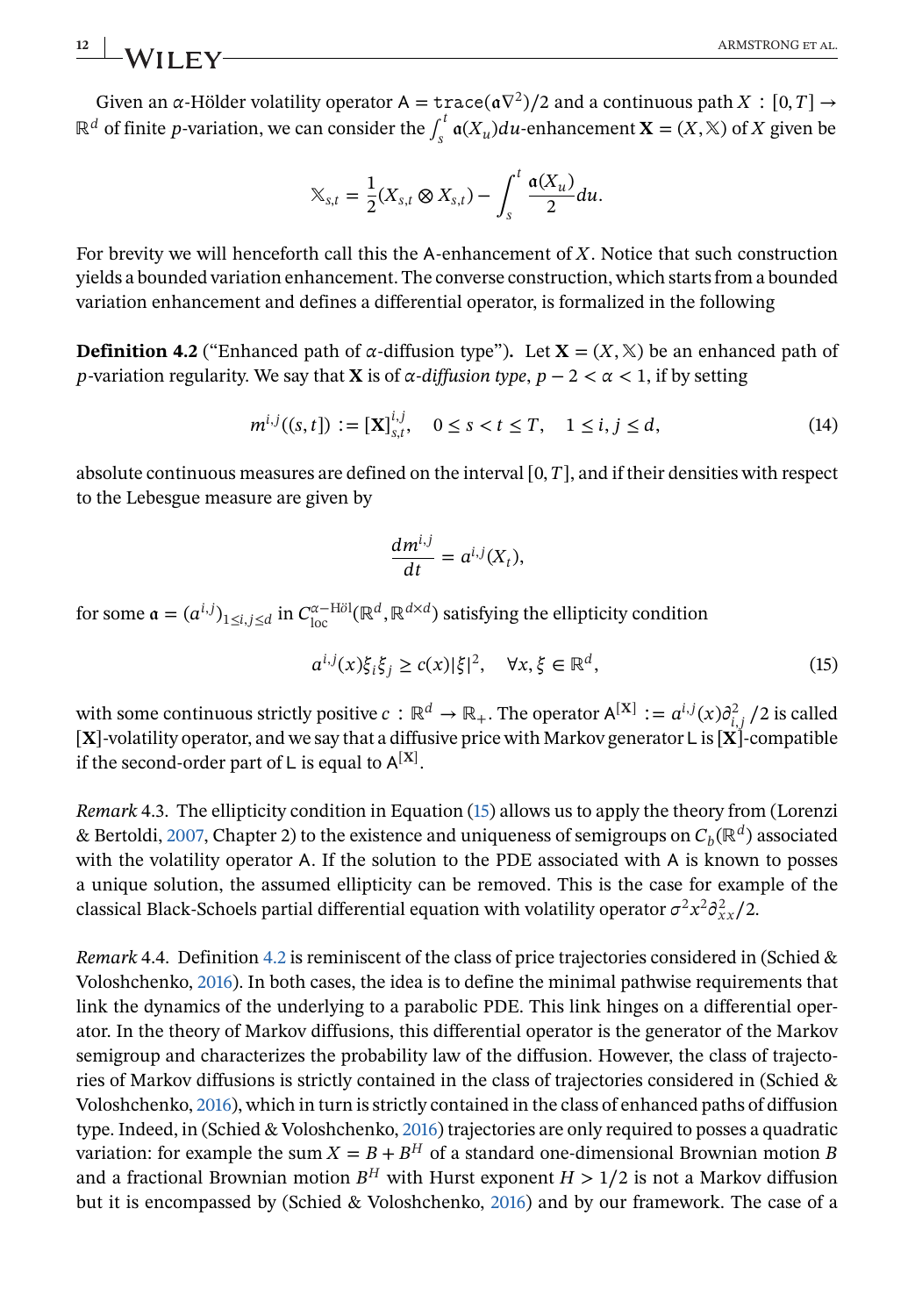<span id="page-12-0"></span>fractional Brownian motion  $B<sup>H</sup>$  with  $H > 1/3$  is encompassed by our framework, but not by (Schied & Voloshchenko, [2016\)](#page-25-0).

An enhanced path of  $\alpha$ -diffusion type is the minimal information that the PDE pricing approach requires from a probabilistic model. Indeed, assume that we wish to use the PDE approach to price a contingent claim  $h(X_T)$ , where h is in  $C_b(\mathbb{R}^d)$  and  $X_T$  is the terminal value of a continuous price path X of finite p-variation. Let  $X = (X, \mathbb{X})$  be an enhancement of X of  $\alpha$ -diffusion type and consider the equation

$$
\begin{cases} (\partial_t + A^{[X]}) w = 0 \text{ in } [0, T) \times \mathbb{R}^d \\ w(T, \cdot) = \tilde{h}(\cdot) \qquad \text{on } \{T\} \times \mathbb{R}^d. \end{cases}
$$
 (16)

Then, the Cauchy problem (16) admits a solution w in  $C^{\alpha}$  (Lorenzi & Bertoldi, [2007,](#page-25-0) Theorem 2.2.1) and, on any [X]-compatible market model, the value  $w(t, X_t)$  is the discounted price at time  $t < T$  of the option maturing at T and yielding  $h(X_T)$ .

We are in the position to give the pathwise counterpart to Equation [\(3\)](#page-4-0).

**Proposition 4.5.** *Let*  $X = (X, X)$  *be an enhanced path of*  $\alpha$ -diffusion type. Let w be the solution to *(16) and assume that the pair*  $(w, X)$  *is q-moderate, for some*  $1 - 2/p < 1/q < \alpha/p$ . Then,

$$
(H_t, H'_t) := \left(\nabla_x w(t, X_t), \nabla_{xx}^2 w(t, X_t)\right)
$$

*is a Gubinelli X-controlled path of*  $(p, q)$ -variation regularity, and it is such that

$$
((H, H').(X, \mathbb{X}))_{s,t} = w(t, X_t) - w(s, X_s)
$$
\n(17)

*for all*  $0 \leq s \leq t \leq T$ .

See Appendix [4](#page-10-0) for the proof.

We may use higher order sensitivities and pathwise integration to estimate errors arising from time discretization of integral quantities. Consider the *cost of financing* of a hedging strategy, defined as

$$
C_t(\phi) := \phi_t^0 S_t^0 + \phi_t^1 S_t - (\phi^0 . S^0)_t - (\phi^1 . S)_t, \qquad (18)
$$

where  $(\phi^0, \phi^1) \in \mathbb{R} \times \mathbb{R}^d$  is the strategy and  $S^0$ , S are respectively the riskless asset and the risky asset. The symbols  $(\phi^0.S^0)_t$  and  $(\phi^1.S)_t$  denote the time-t marginals of the integral processes of  $\phi^0$ and  $\phi^1$  respectively against  $S^0$  and S. Thus, the cost of financing in Equation (18) is the difference between the value of the portfolio at time  $t$  and the cost of rebalancing the portfolio during the time window  $[0, t]$  in order to follow the hedging strategy. If continuous hedging were possible and one were able [t](#page-25-0)o take  $(\phi^0, \phi^1) = (H^0, H)$  as defined in [\(4\)](#page-4-0), then this cost<sup>1</sup> would match  $V_0 =$  $w(0, X_0)$ , the price at time  $t = 0$  of the option, on a P-full set. We remark that the probability  *is the measure of the stochastic base on which in the continuous-time case the Itô integral*  $(\phi^1.S)_t$  would be defined. In practice, the cost of financing has two components: the theoretical price  $V_0$  and the cost arising from time discretization, which is  $C_T(\phi) - V_0$ . For the latter, with  $\phi$  replaced by the discretization ( $\pi H^0$ ,  $\pi H$ ) of [\(4\)](#page-4-0), we now provide a pathwise estimate that relies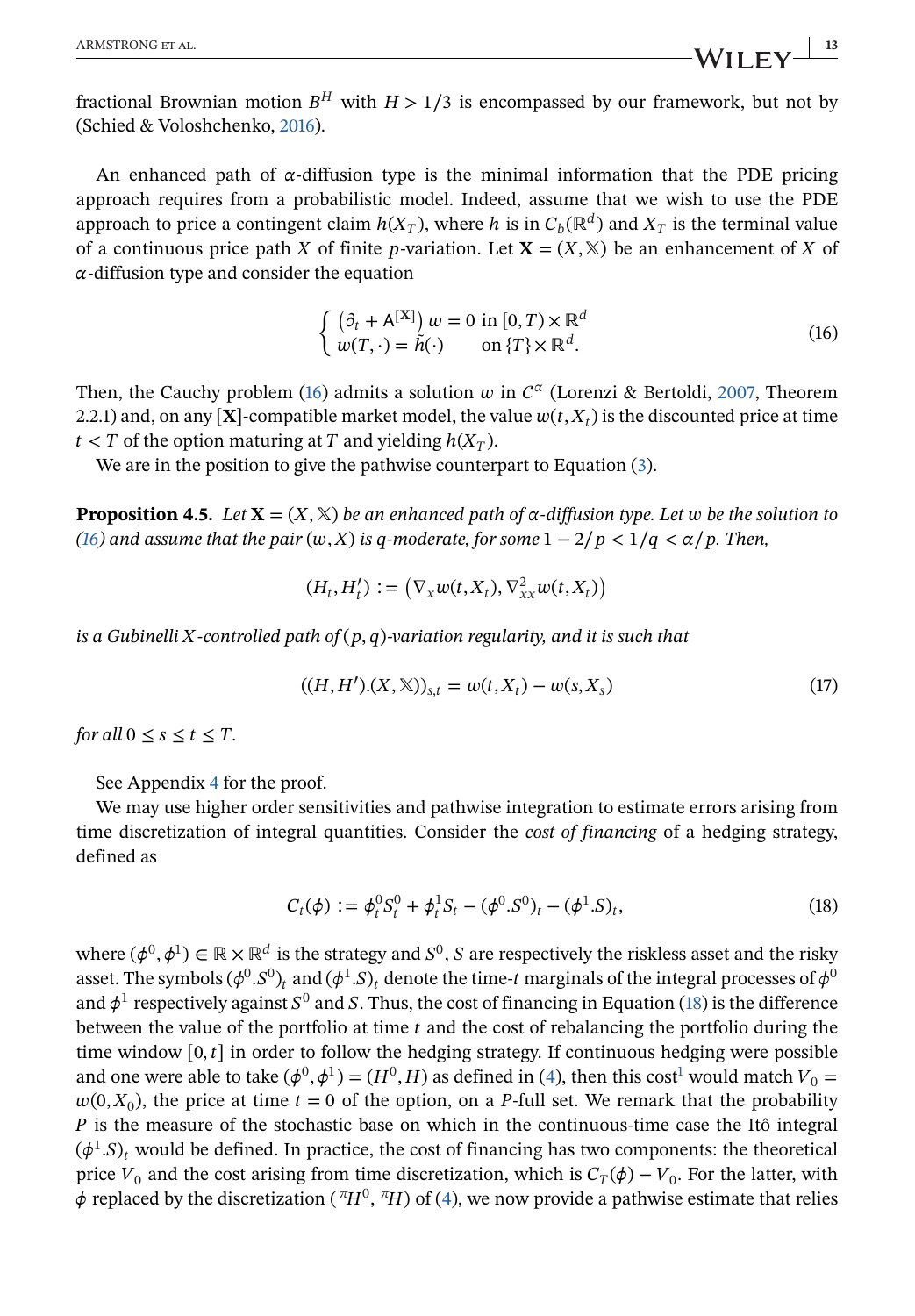## <span id="page-13-0"></span>**14** ARMSTRONG ET AL.

on integration bounds. Recall that  $X$  in Proposition [4.5](#page-12-0) plays the role of the discounted trajectory  $\tilde{S}_t = e^{-rt}S_t.$ 

**Corollary 4.6.** *Assume the setting of Proposition [4.5.](#page-12-0) Let*  $\omega$  be the control function whose  $\left(2/p + \frac{1}{2}\right)$  $1/q$ )-th power asserts the approximate additivity of  $H_s X_{s,t} + H'_s \mathbb{X}_{s,t}$ . Along any partition  $\pi$  of  $[0,T]$ , *the discretized strategy* ( ${}^{\pi}H^0$ ,  ${}^{\pi}H$ ) *stemming from* [\(4\)](#page-4-0) *with*  $\tilde{S} = X$  has a cost of financing  $C({}^{\pi}H^0, {}^{\pi}H)$ *that is bounded as follows:*

$$
C_{T}(\pi_{H^{0}}^{T}, \pi_{H})
$$
\n
$$
\leq |V_{0}| + e^{rT}(K\omega(0, T)\operatorname{osc}(\omega, |\pi|)^{2/p+1/q-1} + |w_{T-\mathcal{T}}|)
$$
\n
$$
+ \left| \sum_{u' < T} e^{ru'} H'_{u} \mathbb{X}_{u, u'} \right|, \tag{19}
$$

*where*  $\csc(\omega, |\pi|)$  *is the modulus of continuity of*  $\omega$  *on a scale smaller or equal than the mesh-size of the partition, and*  $w_{T-T}$  *is the difference between*  $w(T, X_T) = \tilde{h}(X_T)$  *and the discounted value*  $w(T-X_{T-})$  of the option at the second last node of the partition. The path-dependent constant K *appearing in the bound is not greater than*

$$
\frac{1}{1-2^{1-(2/p+1/q)}}\left( \omega_{R^H}^{1/p+1/q}(0,T)\|X\|_{p\text{-}\mathrm{var},[0,T]}+\|H'\|_{q\mathrm{var},[0,T]}\|\mathbb{X}\|_{p/2\text{-}\mathrm{var},[0,T]}\right),
$$

*where*  $\omega_{RH}$  is the  $pq/(p+q)$ -variation control of  $H_{s,t} - H'_s X_{s,t}$ .

*Proof.* Let  $w_t$  be the path  $t \mapsto w(t, X_t)$ . Fix a partition  $\pi$  of [0, T] and recall the notation in [\(8\)](#page-5-0). We preliminarily observe that

$$
\begin{aligned} (\tau H^0 . S^0)_t + (\tau H . S)_t &= \sum_{u \in \pi} \left[ w_u S^0_{u \wedge t, u' \wedge t} + H_u S^0_{u' \wedge t} \tilde{S}_{u \wedge t, u' \wedge t} \right] \\ &= w_{t \star} S^0_t - w_0 + \sum_{u \in \pi} S^0_{u' \wedge t} [-w_{u \wedge t, u' \wedge t} + H_u \tilde{S}_{u \wedge t, u' \wedge t}], \end{aligned}
$$

where in the second line we have used summation by parts. Then,

$$
C_{t}(\tau H^{0}, \tau H) = \tau_{W_{t}} S_{t}^{0} - \tau H_{t}^{\pi} S_{t} S_{t}^{0} + \tau H_{t} S_{t} - w_{t} S_{t}^{0}
$$
  
+  $w_{0} + \sum_{u \in \pi} S_{u \prime \wedge t}^{0} [w_{u \wedge t, u' \wedge t} - H_{u} \tilde{S}_{u \wedge t, u' \wedge t}]$   
=  $S_{t}^{0} H_{t} \star (\tilde{S}_{t} - \tilde{S}_{t} \star) + V_{0} + \sum_{u \in \pi} S_{u' \wedge t}^{0} [w_{u \wedge t, u' \wedge t} - H_{u} \tilde{S}_{u \wedge t, u' \wedge t}]$   
=  $V_{0} + S_{t}^{0} w_{t} \star, t + \sum_{\substack{u \in \pi \\ u' < t}} S_{u'}^{0} [w_{u, u'} - H_{u} \tilde{S}_{u, u'}].$  (20)

By adding and subtracting the compensation, we can apply the Sewing Lemma (Proposition [3.5\)](#page-6-0) to complete the proof. □

So far, we have worked with the identification  ${\bf X} = \tilde{\bf S}$ , i.e. the enhanced path at hand has represented the actual enhanced path of the discounted stock price. In other words, the market models have been [**S**]-compatible. This amounts to considering the square  $\alpha = \sigma \sigma^T$  of co-volatilities a *true* parameter. In Corollary [4.7](#page-14-0) below, we no longer do so and we distinguish the *modeled* enhancer of **X** from the *actual* enhancer of **Š**. The only assumption on **Š** is that it is an enhanced path, that is, its trace  $\tilde{S}$  is a continuous path of finite p-variation,  $2 < p < 3$ , and its second-order process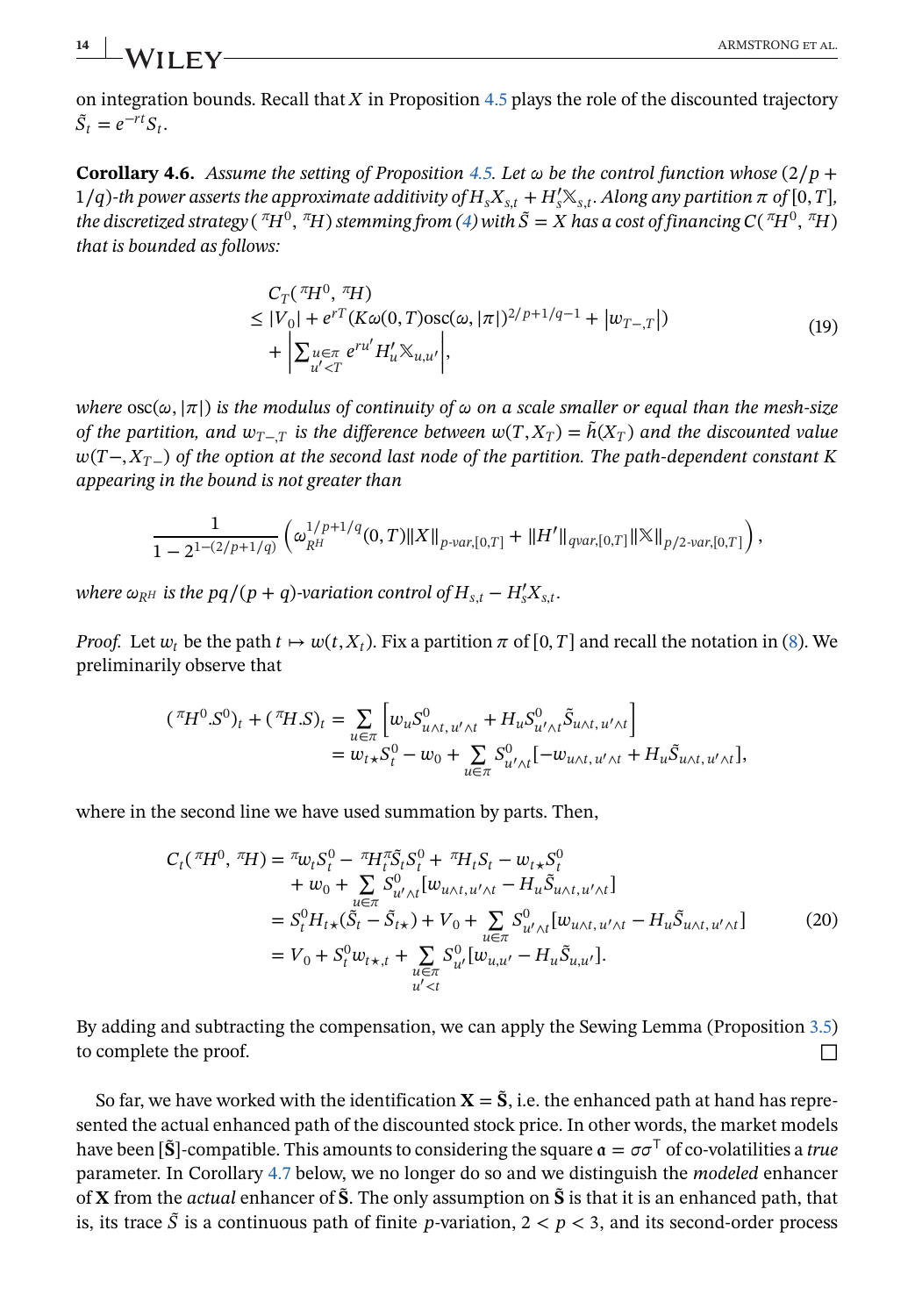<span id="page-14-0"></span> $\tilde{\mathbb{S}} = (\tilde{S} \otimes \tilde{S} - [\tilde{S}])/2$  is a continuous two-parameter function of finite  $p/2$ -variation with values in  $\mathbb{R}^d$  ⊙  $\mathbb{R}^d$ ; the enhancer  $[\tilde{\mathbf{S}}]$  is not required to be of bounded variation and the integrals against it will be interpreted as Young integrals.

**Corollary 4.7.** *Let*  $\tilde{\mathbf{S}} = (\tilde{S}, \tilde{\mathbf{S}})$  *be an enhanced path above the*  $\mathbb{R}^d$ -valued discounted price trajectory ̃ *of -variation regularity. Let be an -Hölder volatility operator, with* >−2*. Consider the A*-enhancement  $\mathbf{X} = (\tilde{S}, \tilde{\mathbf{x}})$  of  $\tilde{S}$ . If h and  $\omega$  are as in Proposition [4.5,](#page-12-0) then  $(H_t, H'_t) := (\nabla_x w(t, \tilde{S}_t))$  $\nabla_{xx}^2 w(t, \tilde{S}_t)$ ) is a Gubinelli  $\tilde{S}$ -controlled path of  $(p, q)$ -variation regularity and

$$
\tilde{h}(\tilde{S}_T) - V_0 = ((H, H').(\tilde{S}, \tilde{\mathbb{S}}))_{0,T} \n+ \frac{1}{2}(H'.([\tilde{S}] - [X]))_{0,T},
$$
\n(21)

*where the second summand on the right hand side is a well-defined Young integral. As a consequence, if*  ${}^{\pi}H$  denotes the strategy obtained by discretizing along  $\pi$  the A-delta hedging, then its cost of financ*ing*  $C_T$ ( $\pi H^0$ ,  $\pi H$ ) *is bounded by* 

$$
|V_0| + \left| \sum_{\substack{u \in \pi \\ u' < T}} e^{ru'} H'_u \tilde{\mathbb{S}}_{u,u'} \right| + e^{rT} \left( K\omega(0,T) \text{osc}(\omega, |\pi|)^{2/p+1/q-1} + |w_{T-\mathcal{T}}| + K_{H'} \|\tilde{\mathbf{S}}\| - [\mathbf{X}]\|_{p/2 \cdot var, [0,T]} \right),\tag{22}
$$

*where*  $\omega$ , *K* and  $|w_{T-T}|$  are as in Corollary [4.6](#page-13-0) and

$$
K_{H'} = \frac{2^{-(1-2/p)^2}}{1-2^{1-(4/p+1/q)}} \|H'\|_{q\text{-}\text{var},[0,T]} + 2^{-(1-2/p)^2} \|H'\|_{\infty,[0,T]}.
$$

See Appendix A for the proof.

## **5 PATHWISE FORMULATION OF FUNDAMENTAL EQUATIONS OF HEDGING**

By adopting the perspective of undiscounted price paths, we recover the classical formulas of Mathematical Finance within our pathwise setting. Given a price path  $S$ , we say that a model for S has been specified when a choice for the enhancement  ${\bf S} = (S, \mathbb{S})$  is made. This means choosing the enhancer  $[S]$ , see Section [3.](#page-4-0) We speak of an  $\alpha$ -diffusive model specification if the enhancer is given by

$$
[\mathbf{S}]_{u,v}^{i,j} = \int_{u}^{v} e^{2rt} a^{i,j} (e^{-rt} S_t) dt, \quad 0 \le u \le v \le T, \quad 1 \le i, j \le d,
$$

where  $a^{i,j}$ ,  $1 \le i, j \le d$  are the coefficients of an  $\alpha$ -Hölder volatility operator and r is the constant interest rate. In other words, an  $\alpha$ -diffusive model specification is the undiscounted counterpart to an A-enhancement of some discounted price path, where A is an  $\alpha$ -Hölder volatility operator as defined in Definition [4.1.](#page-10-0)

**Theorem 5.1.** *Let*  $f(S_T)$  *be a contingent claim, where*  $f$  *is in*  $C_b(\mathbb{R}^d)$  *and*  $S_T$  *is the terminal value of a continuous d-dimensional price path S* of finite *p*-variation. Let  $S = (S, \mathbb{S})$  be an  $\alpha$ -diffusive model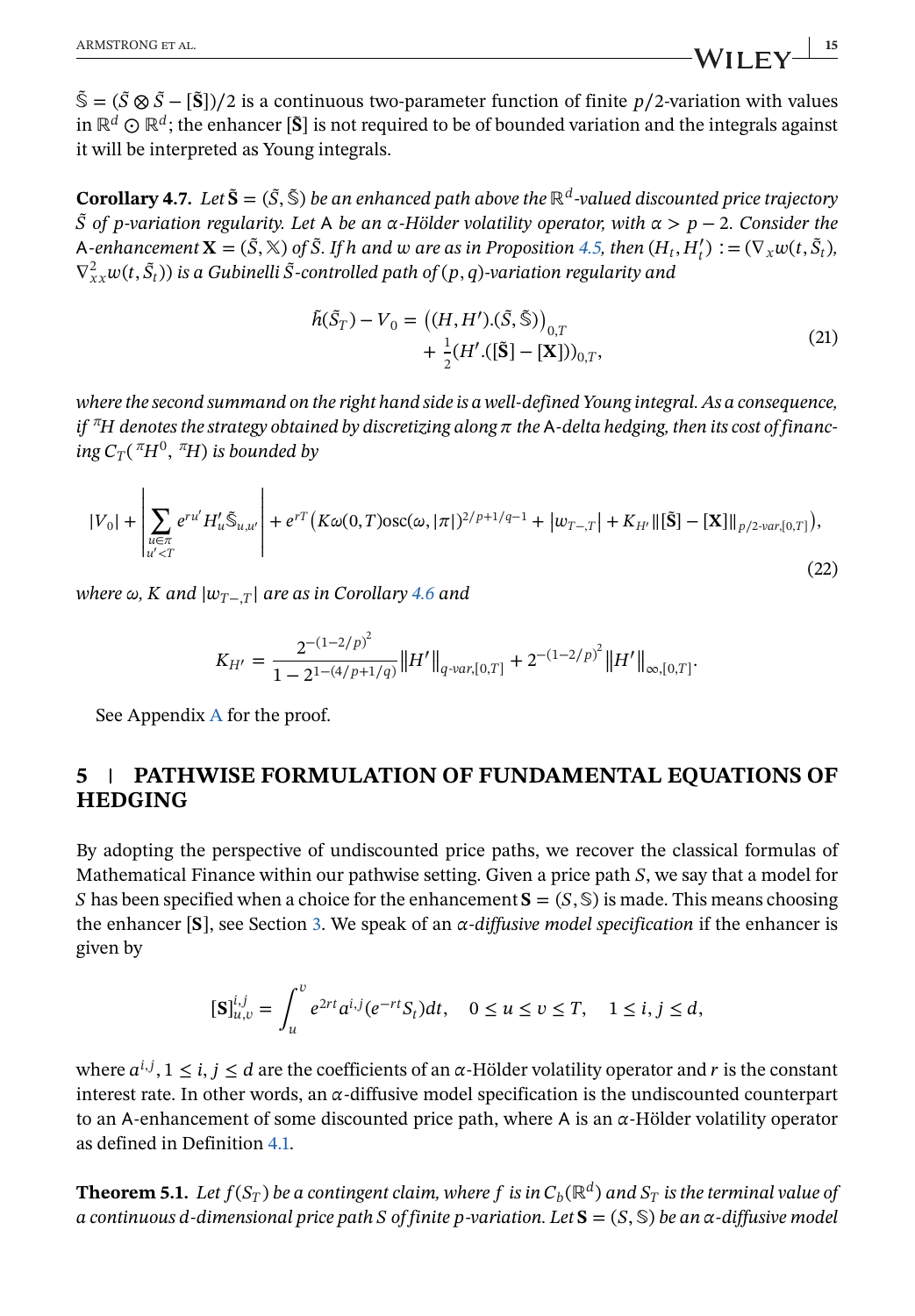<span id="page-15-0"></span> $s$ pecification, with  $\alpha > p-2$ , and let  $\mathsf{A}=a^{i,j}\partial_{i,j}^2/2$  be the corresponding volatility operator. Then, *the Black-Scholes partial differential equation*

$$
\begin{cases}\ne^{2rt}a^{i,j}(e^{-rt}z)\partial_{z^i,z^j}^2v + rz^i\partial_{z^i}v + \partial_t v = rv\text{ in } [0,T) \times \mathbb{R}^d\\ v(T,z) = f(z) & \text{ on } \{T\} \times \mathbb{R}^d\end{cases}
$$
\n(23)

*admits a solution*  $v$  *in*  $C^{\alpha}$  *and this solution is unique. Moreover, there exist a probability space*  $(\Omega, \mathfrak{F}, O, (\mathfrak{F}_t)_t)$  and a Markov diffusion process  $\tilde{S}$  defined on it, such that for all  $0 \le t \le T$ *it holds*

$$
v(t,z) = E_{t,z}^Q \left[ e^{-r(T-t)} h(\tilde{S}_T) \right],
$$

*where*  $h(x) := f(e^{rT}x)$ .

*Proof of Theorem* 5.1. The change of variable  $x := e^{-rt}z$  allows us to rewrite Equation (23) as

$$
\begin{cases} (\partial_t + A)w = 0 & \text{in } [0, T) \times \mathbb{R}^d \\ w(T, x) = e^{-rT} f(e^{+rT} x) & \text{on } \{T\} \times \mathbb{R}^d, \end{cases}
$$

where  $w(t, x) = e^{-rt}v(t, z)$ . Therefore, existence, uniqueness and regularity of the solution follow from those of Equation [\(16\)](#page-12-0).

Let  $\tilde{S}$  be the Markov diffusion associated with A, and let  $(\Omega, \mathfrak{F}, Q)$  be the probability space where  $\tilde{S}$  is defined. On the one hand, by construction it holds

$$
E_Q[e^{-r(T-t)}h(\tilde{S}_T)|\mathfrak{F}_t] = e^{(T-t)A}h(\tilde{S}_t),
$$

where  $e^{tA}$  is the semigroup associated with A. On the other hand, the Itô integral  $\tilde{V}_t$  :=  $\int_0^t \nabla_z v(u, S_u) d\tilde{S}_u$  is a Q-martingale and it is such that  $\tilde{V}_T = e^{-rT} h(\tilde{S}_T)$ . Therefore,

$$
e^{rt}E_Q[\tilde{V}_T|\mathfrak{F}_t] = e^{rt}\tilde{V}_t,\tag{24}
$$

because  $\tilde{V}$  is a martingale. Combining (24) and (24) we obtain the second claim.

**Proposition 5.2.** Let f and S be as in Theorem [5.1.](#page-14-0) Let  $S = (S, \mathbb{S})$  be an  $\alpha$ -diffusive model spec*ification, with*  $\alpha > p-2$ *, and let*  $v = v(t, z)$  *solve Equation (23). If* (v, S) *is q-moderate, for some*  $1 - 2/p < 1/q < \alpha/p$ , then

$$
(\text{Delta}_t, \text{Gamma}_t) := (\nabla_z v(t, S_t), \nabla_{zz}^2 v(t, S_t))
$$

*is a Gubinelli S-controlled path of*  $(p, q)$ -variation regularity, and

$$
V_t - V_0 = ((\text{Delta}, \text{Gamma}). (S, \mathbb{S}))_{0,t}
$$
  
+ 
$$
\int_0^t (V_u - \text{Delta}_u S_u) dS_u^0,
$$
 (25)

where  $V_t = v(t, S_t)$  and  $S_t^0 = \exp(rt)$ .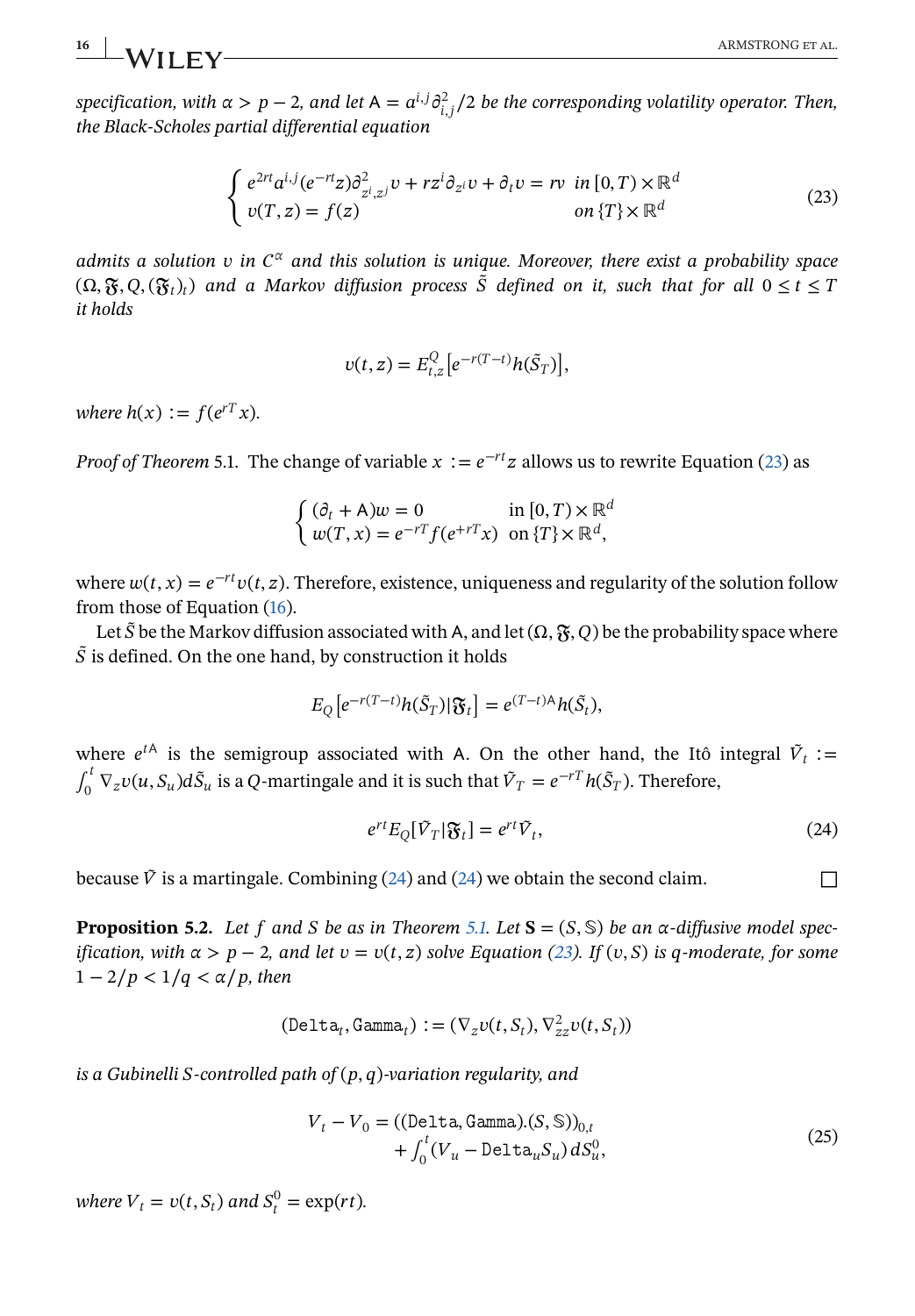<span id="page-16-0"></span>*Proof.* The proof is analogous to the one of Proposition [4.5.](#page-12-0) Indeed, the same Taylor expansion shows that for some  $\gamma > 1$  and some control function  $\omega$ , on the subintervals  $[u, u']$  of any partition  $\pi$ , it holds

$$
v(u', S_{u'}) - v(u, S_u) = \nabla_z v(u, S_u) S_{u, u'} + \nabla_{zz}^2 v(u, S_u) S_{u, u'}
$$
  
+  $\partial_t v(u, S_u)(u' - u) + \frac{1}{2} \nabla_{zz}^2 v(u, S_u)[S]_{u, u'}$   
+  $O(\omega^{\gamma}(u, u')).$ 

By applying the operator  $\lim_{|\pi| \to 0} \sum_{u \in \pi}$  to both sides of this expansion, we obtain [\(25\)](#page-15-0) since v solves the Black-Scholes partial differential Equation  $(23)$ .

The pathwise differential equation in [\(25\)](#page-15-0) coincides with the classical SDE for the portfolio process in the delta hedging. In addition, the definition of the pathwise integral (Delta, Gamma)  $(S, \mathbb{S})$  explicitly expresses the dependence on the gamma sensitivity, which is not captured by the classical stochastic integral.

## **5.1 Fundamental theorem of derivative trading**

The formulas for pricing and hedging heavily depend on the diffusive model specification. In classical terms of Mathematical Finance, such specification amounts to specifying the diffusion coefficient (volatility) in Itô's price dynamics. Volatility is not directly observable and consequently a trader is liable to misspecify volatility and to use coefficients that do not faithfully represent the true price dynamics. The *Fundamental Theorem of Derivative Trading* addresses such misspecification. It provides a formula that computes the profit&loss that a trader incurs into when hedging with the wrong volatility – see (Cont, [2010;](#page-25-0) Ellersgaard et al., [2017;](#page-25-0) Karoui et al., [1998\)](#page-25-0). Proposition 5.3 contributes to the assessment of model misspecification in two ways: on the one hand, it shows the pathwise nature of the P&L formula (this aligns with the unifying theme of the section); on the other hand, it provides a generalization of the classical P&L formula. The generalization consists in removing the assumption that the "true" price evolution is governed by an Itô SDE: we capture the misspecification that arises not just between two diffusive enhancements but between a diffusive enhancement (used by the trader) and a general enhanced path (the "true" dynamics).

**Proposition 5.3** ("Fundamental Theorem Of Derivative Trading"). Let  $f(S_T)$  be a contingent *claim, where*  $f$  *is in*  $C_b(\mathbb{R}^d)$  and  $S_T$  *is the terminal value of a continuous d-dimensional price path* S *of finite p*-variation. Let  $S<sup>true</sup> = (S, S<sup>true</sup>)$  *be the true enhanced path above the trace S*. Let  $S = (S, S)$ *be an*  $\alpha$ -diffusive model specification,  $\alpha > p - 2$ , and let A, v, Delta and Gamma be as in Proposi*tion [5.2.](#page-15-0) Then,*

$$
P&L = \tilde{V}_T - f(S_T) = \frac{1}{2}(\text{Gamma}([S] - [S^{\text{true}}]))_{0,T},\tag{26}
$$

*where the integral on the right hand side is a well-defined Young integral, and*  $\hat{V}_t$  *is the value at time*  $0 \le t \le T$  of the A-hedging portfolio applied to the true enhancement  $S<sup>true</sup>$ , defined by

$$
\tilde{V}_t := v(0, S_0) + ((\text{Delta}, \text{Gamma}).(S, \mathbb{S}^{\text{true}}))_{0,t}
$$

$$
+ \int_0^t (v(u, S_u) - \text{Delta}_u S_u) dS_u^0.
$$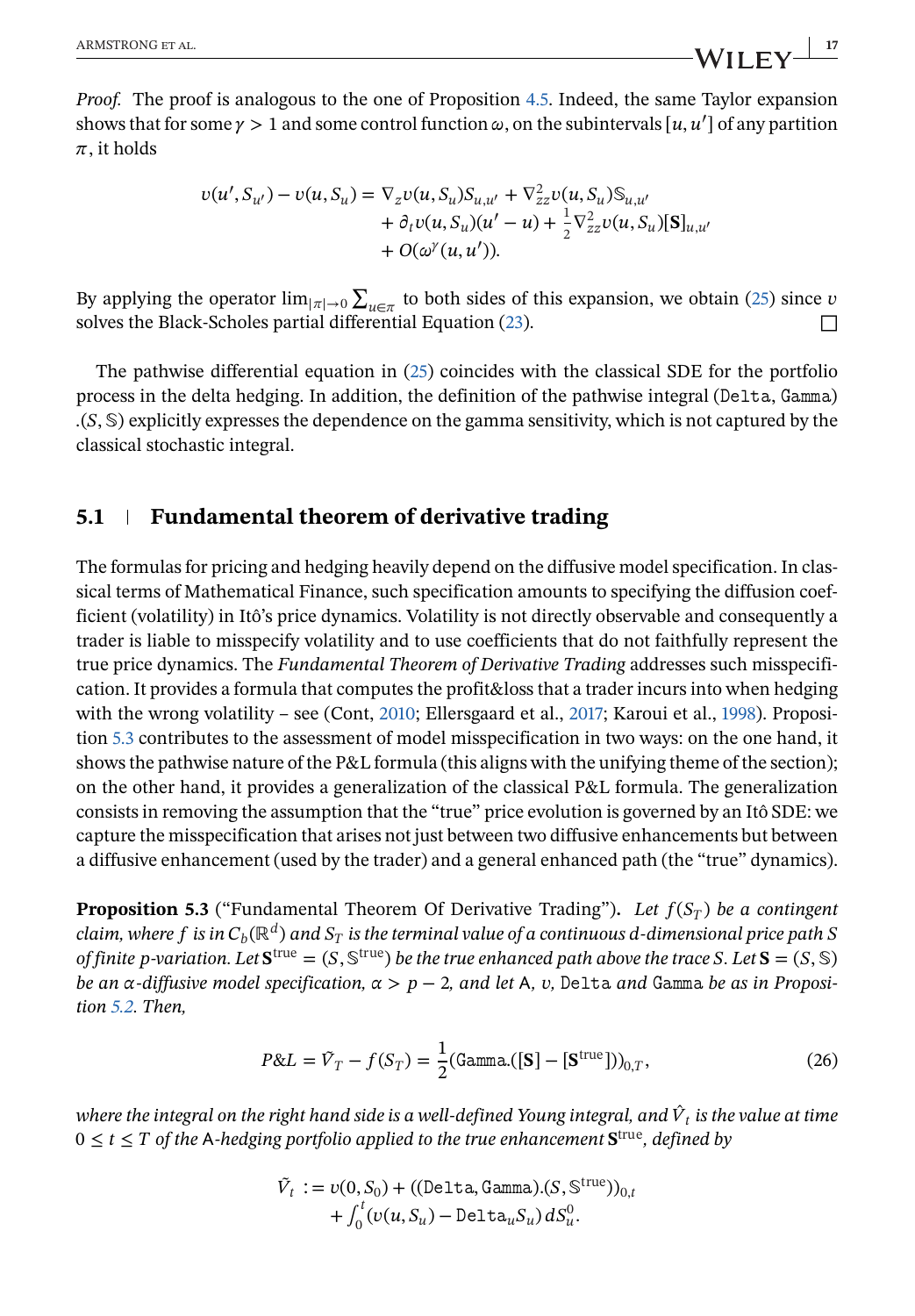*Remark* 5.4. If  $S<sup>true</sup>$  arises from a diffusion model then as compensation terms in our integrals vanish in probability, our definition of the value of the portfolio,  $\hat{V}_t$ , can be justified as a selffinancing condition. We will justify this definition for general pricing signals in Section 6 below.

In order to recognize the extension of the classical Fundamental Theorem of Derivative Trading, we rewrite the Young integral in Equation [\(26\)](#page-16-0) as

$$
\frac{1}{2}\int_0^T \nabla^2_{zz} v(t,S_t) d\big([\mathbf{S}]_t - [\mathbf{S}^{\text{true}}]_t\big).
$$

In the case where  ${\bf S}^{\rm true}$  is a diffusive enhancement, we have that  $[{\bf S}^{\rm true}]_t=\int_0^t e^{2ru}\,a^{i,j}_{\rm true}(e^{-ru}S_u)du,$ so that the integral is turned in the familiar form

$$
\frac{1}{2}\int_0^T e^{2rt} \partial^2_{z^i,z^j}v(t,S_t)\Big(a^{i,j}\big(e^{-rt}S_t\big)-a^{i,j}_{\text{true}}\big(e^{-rt}S_t\big)\Big)dt.
$$

*Proof of Proposition* 5.3. We manipulate the Taylor expansion in the proof of Proposition [5.2](#page-15-0) and, for  $0 \le u \le t \le T$ , we write

$$
v(t, S_t) - v(u, S_u) = \nabla_z v(u, S_u) S_{u,t} + \nabla_{zz}^2 v(u, S_u) S_{u,t}^{\text{true}}
$$
  
+  $\partial_t v(u, S_u)(t - u) + \frac{1}{2} \nabla_{zz}^2 v(u, S_u) [\mathbf{S}]_{u,t}$   
+  $\frac{1}{2} \nabla_{zz}^2 v(u, S_u) ([\mathbf{S}^{\text{true}}]_{u,t} - [\mathbf{S}]_{u,t}) + O(\omega^{\gamma}(u,t)),$ 

where v is the solution to the d-dimensional Black-Scholes partial differential Equation [\(23\)](#page-15-0),  $\omega$  is a control function and  $\gamma > 1$ . We sum over the nodes of a partition and then we let the mesh-size shrink to zero, obtaining [\(26\)](#page-16-0). The good definition of the Young integral of Gamma against  $[S<sup>true</sup>]$ and  $[S]$  holds as in Corollary [4.7.](#page-14-0)  $\Box$ 

### **6 ENLARGED HEDGING STRATEGIES**

Given an enhanced price path  $S = (S, \mathbb{S})$ , we interpreted the pathwise integral  $(H, H')$ .  $(S, \mathbb{S})$  as the portfolio trajectory arising from the position  $H$  on the risky asset  $S$ .

In this section, we explore the possibility to modify the interpretation of  $(H, H')$ .  $(S, \mathbb{S})$ . We will not only consider it as representing the values of the position  $H$  on  $S$ , but we will give a financial interpretation to the compensation  $H' \mathcal{S}$  as well. This requires to analyze the mechanics of rebalancing portfolios during hedging periods.

Given a (continuous) path  $\varphi$  in ℝ<sup>*m*</sup> and a partition  $\pi$  we write  $\pi \varphi$  piecewise constant caglad approximation

$$
\pi_{\varphi_t} = \sum_{u \in \pi} \varphi_u \mathbb{1}\{t \in (u, u']\}.
$$
\n(27)

Classically, given the partition  $\pi$  and the discretized strategy ( $\pi H^0$ ,  $\pi H$ ), the cost of rebalancing the portfolio from  $(u-, u]$  to  $(u, u']$  is

$$
\text{rebal}^{\pi}(u) = \, ^{\pi}\!H_{u'}^0 S_u^0 + \, ^{\pi}\!H_{u'} S_u - \, ^{\pi}\!H_u^0 S_u^0 - \, ^{\pi}\!H_u S_u.
$$

<span id="page-17-0"></span>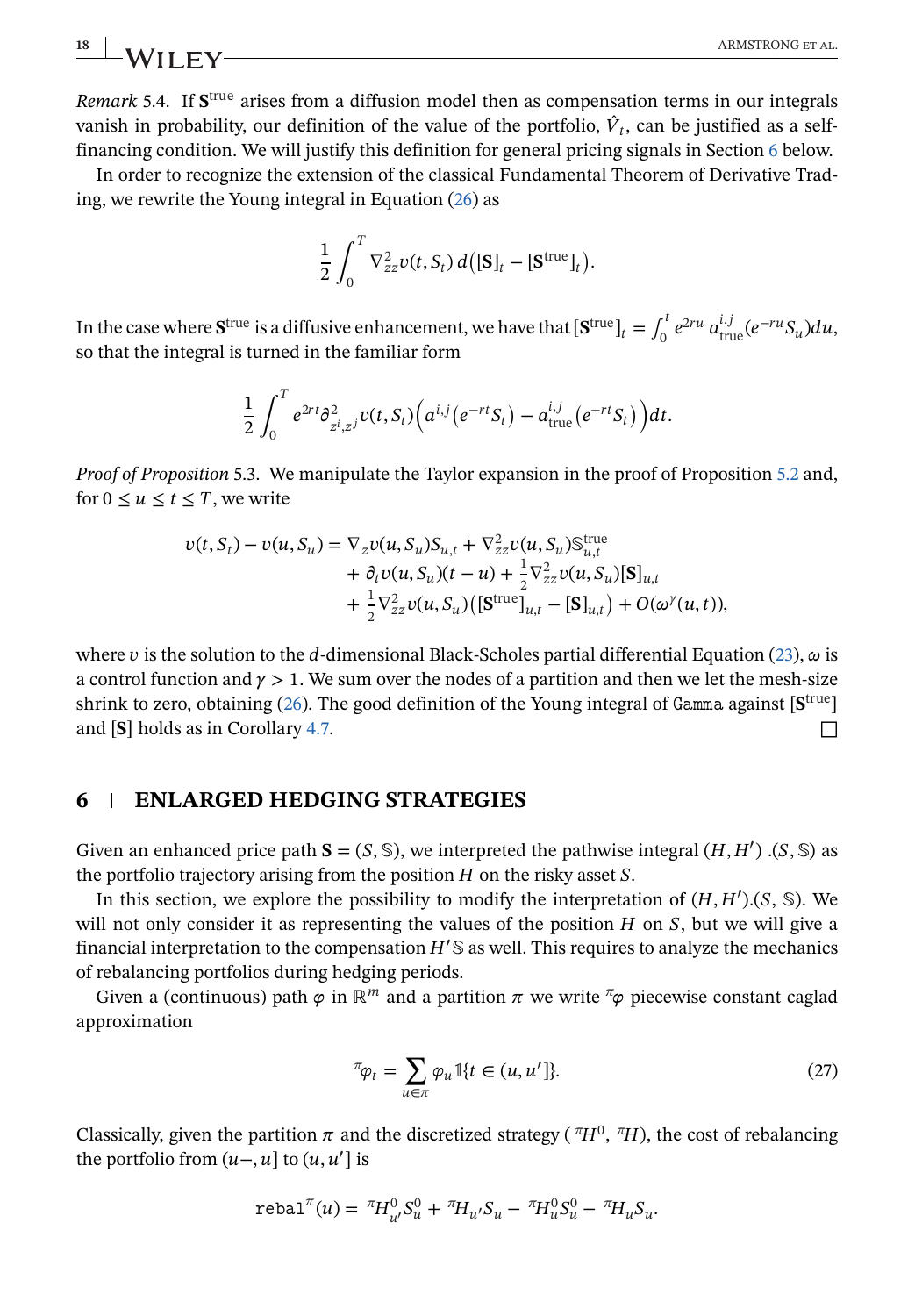Such discretized strategy is self-financing on the grid  $\pi$  if and only if for all  $u > 0$  in  $\pi$  it holds rebal<sup> $\pi(u) = 0$ , or equivalently if and only if</sup>

$$
H_{u'}^{0}S_{u'}^{0} + H_{u'}S_{u'} - H_{u}^{0}S_{u}^{0} - H_{u}S_{u} = H_{u}^{0}S_{u,u'}^{0} + H_{u}S_{u,u'} \quad \forall u \in \pi \cap [0,T).
$$

Given *t* in  $(0, T]$ , set  $\pi_t := (\pi \cup \{t\}) \cap [0, t]$ . By summing over  $u \in \pi_t$ ,  $u < t$ , we have

$$
H_t^0 S_t^0 + H_t S_t - H_0^0 S_0^0 - H_0 S_0 = \sum_{\substack{u \in \pi_t \\ u < t}} H_u^0 S_{u,u'}^0 + \underbrace{\sum_{u \in \pi_t} H_u S_{u,u'}}_{u < t}.
$$

If S is a semimartingale on  $(\Omega, \mathfrak{F}, P, (\mathfrak{F}_t)_t)$ , then taking the P-limit as  $|\pi| \to 0$  justifies the axiomatic condition [\(5\)](#page-4-0), owing in particular to

$$
\sup \left\{ \limsup_{|\pi| \to 0} P\left( \left| \left( {}^{\pi}H.S \right)_t - \int_0^t H dS \right| > \epsilon \right) : \ \epsilon > 0 \right\} = 0.
$$

Here the probabilistic model comes into play to guarantee the convergence of the Riemann sums to the Itô integral  $\int_0^t H dS$  of H against the semimartingale  $S = S_t(\omega)$ , of which the actual price trajectory is thought of as a realization.

Considering an enhancement  $S$  of  $S$  and incorporating the appropriate compensation within the rebalancing mechanics, we can avoid using probabilistic arguments when assessing continuously rebalanced hedging strategies.

Given a symmetric  $G_t$  in  $\mathbb{R}^{d \times d} \cong \text{Hom}(\mathbb{R}^d \otimes \mathbb{R}^d, \mathbb{R})$  and a subinterval  $[s, t] \subset [0, T]$  we interpret the real quantity  $G_s \mathbb{S}_{s,t}$  as the sum of the payoffs at time t of the  $d(d-1)/2$  positions  $2G_s^{i,j} = 2G_s^{j,i}$ ,  $1 \leq i \leq j \leq d$ , on the swap contracts

$$
S_{s,t}^i S_{s,t}^j - [\mathbf{S}]_{s,t}^{i,j}, \quad 1 \le i < j \le d,
$$

and of the *d* positions  $G_s^{i,i}$ ,  $1 \le i \le d$ , on the swap contracts

$$
\left(S_{s,t}^i\right)^2 - \left[\mathbf{S}\right]_{s,t}^{i,i}, \quad 1 \le i \le d.
$$

Hence, for every continuous  $\phi_t=(\phi_t^0,\phi_t^1,\phi_t^2)\in\mathbb{R}\times\mathbb{R}^d\times\mathbb{R}_\text{sym}^{d\times d}$  we can interpret

$$
\mathcal{F}_{u}^{0}S_{u}^{0} + \mathcal{F}_{u}^{1}S_{u} + \mathcal{F}_{u}^{2}S_{u-,u}
$$

as the value of our portfolio at time  $u$  if on the subinterval  $(u-, u]$  we have held  $\psi^0_u = \phi^0_{u-}$  positions in cash,  $\phi^1_u = \phi^1_u$  positions in stocks and  $\phi^2_u = \phi^2_u$  positions in swaps. Strategies that adopt positions in cash, stocks and swaps shall be referred to as *enlarged strategies*. For an enlarged strategy, the rebalancing cost from  $(u-, u]$  to  $(u, u']$  is

$$
\text{rebal}^{\pi}(u) = \phi_u^0 S_u^0 + \phi_u^1 S_u + \phi_u^2 \mathfrak{p}(u, u') - \{\phi_{u}^0 S_u^0 + \phi_{u}^1 S_u + \phi_{u}^2 S_{u-,u}\},
$$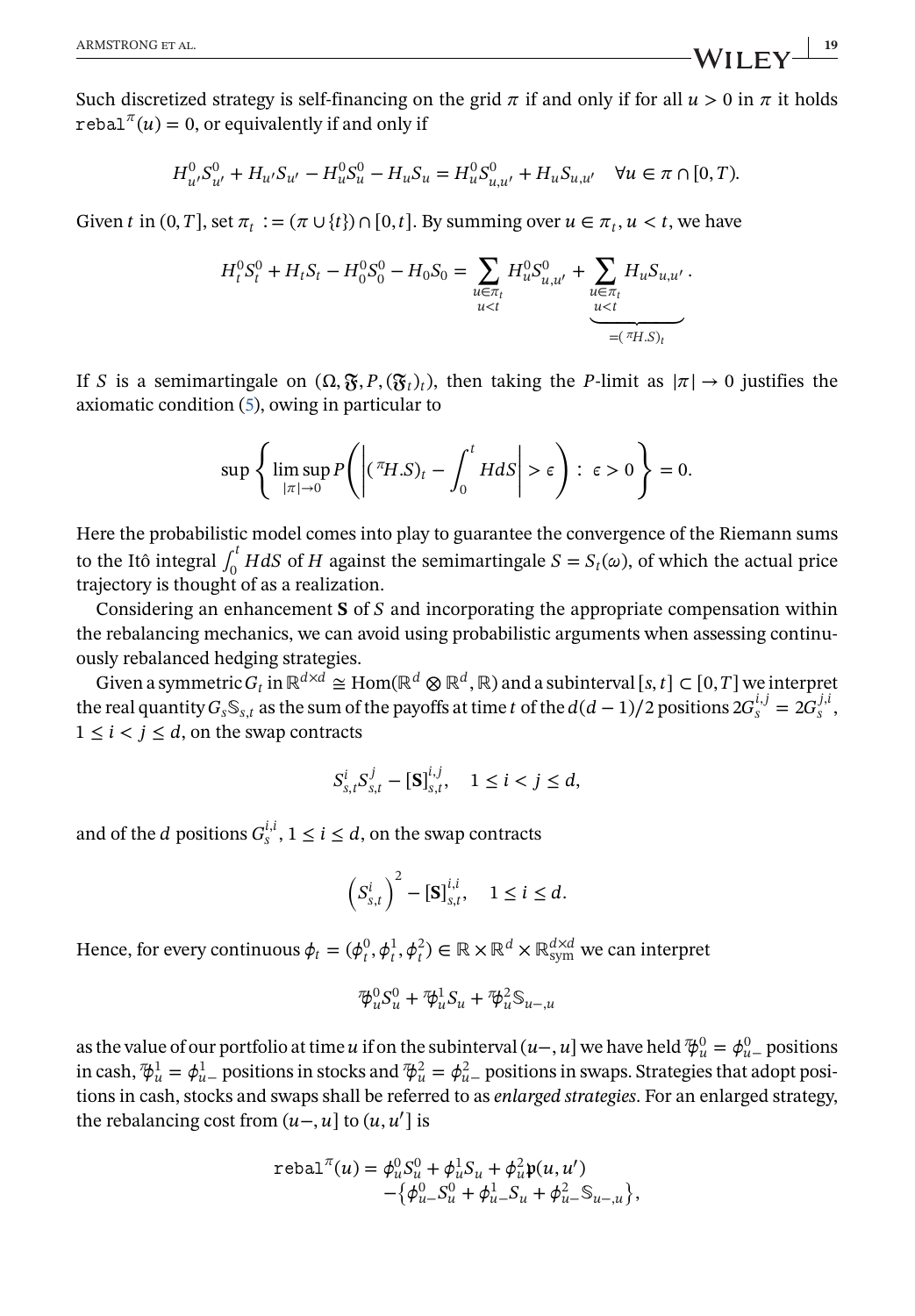<span id="page-19-0"></span>where, for  $0 \le s < t \le T$  and  $1 \le i \le j \le d$ , the amount  $\mathfrak{p}^{i,j}(s,t) = \mathfrak{p}^{j,i}(s,t)$  denotes the (exogenously-given) price at time s of the swap  $\mathbb{S}_{s,t}^{i,j}$  with maturity t. Notice that, since swap contracts are not primitive financial instruments, in the equation above the payoff  $\mathcal{S}_{u}$ <sub> $u$ </sub> at time *u* is disentangled from the price  $p(u, u')$  required at time u to take a unit position on the next swap  $\mathbb{S}_{u.u'}$ .

We assume that the price  $\mathfrak{p}(s, t)$  of the swap contracts  $\mathbb{S}_{s,t}$  defines a ℝ<sup>d</sup> ⊙ ℝ<sup>d</sup>-valued function on  $\{(s, t) \in \mathbb{R}^2 : 0 \le s \le t \le T\}$  $\{(s, t) \in \mathbb{R}^2 : 0 \le s \le t \le T\}$  $\{(s, t) \in \mathbb{R}^2 : 0 \le s \le t \le T\}$ , null and right-continuous on the diagonal,<sup>2</sup> and such that  $\mathfrak{p}(s, t)$ is of finite *p*/2-variation. Let  $\phi^2$  be a continuous path of finite *q*-variation on Hom(ℝ<sup>d</sup> ⊙ ℝ<sup>d</sup>; ℝ), where  $q$  and  $p/2$  are Young complementary. Then, the integral path

$$
Y_t := (\phi^2 . \mathfrak{p})_{0,t}
$$

exists and represents the accumulated cost in the time interval  $[0, t]$  consumed by a continuously rebalanced enlarged strategy in order to adopt the positions  $\phi^2$  on the swap contracts.

**Definition 6.1.** Let  $f(S_T)$  be a contingent claim, where f is in  $C_b(\mathbb{R}^d)$  and  $S_T$  is the terminal value of a continuous d-dimensional price path S of finite p-variation. Let  $S = (S, \mathbb{S})$  be an  $\alpha$ -diffusive model specification,  $\alpha > p-2$ , and let A, v, Delta and Gamma be as in Proposition [5.2.](#page-15-0) Let C be a continuous real valued function on  $[0, T]$ . Then, the *C-enlarged delta hedging* is the enlarged strategy defined as

$$
\begin{aligned}\n\phi_t^0 &= C_t e^{-rt} - \text{Delta}_t S_t e^{-rt} - Y_t e^{-rt}, \\
\phi_t^1 &= \text{Delta}_t, \\
\phi_t^2 &= \text{Gamma}_t,\n\end{aligned}\n\tag{28}
$$

where  $Y_t := (\phi^2 \cdot \mathfrak{p})_{0,t}$ .

A desirable property of a hedging strategy is the self-financing condition, i.e. the fact that the strategy does nor require money to readjust its positions during the hedging period. The following Proposition 6.2 gives the explicit formula for  $C$  in (28) that guarantees a null rebalancing cost of the  $C$ -enlarged delta hedging.

**Proposition 6.2.** *The continuous real valued function*

$$
C_t = v(t, S_t) - r \int_0^t e^{r(t-u)} Y_u du,
$$
\n(29)

*where*  $Y_t := (Gamma, \mathfrak{p})_{0,t}$ , is such that the *C*-enlarged delta hedging has zero cost of continuous rebal*ancing.*

*Proof.* We adopt the notation in Definition 6.1. Furthermore, we set

$$
y_t := -r \int_0^t e^{r(t-u)} Y_u \, du.
$$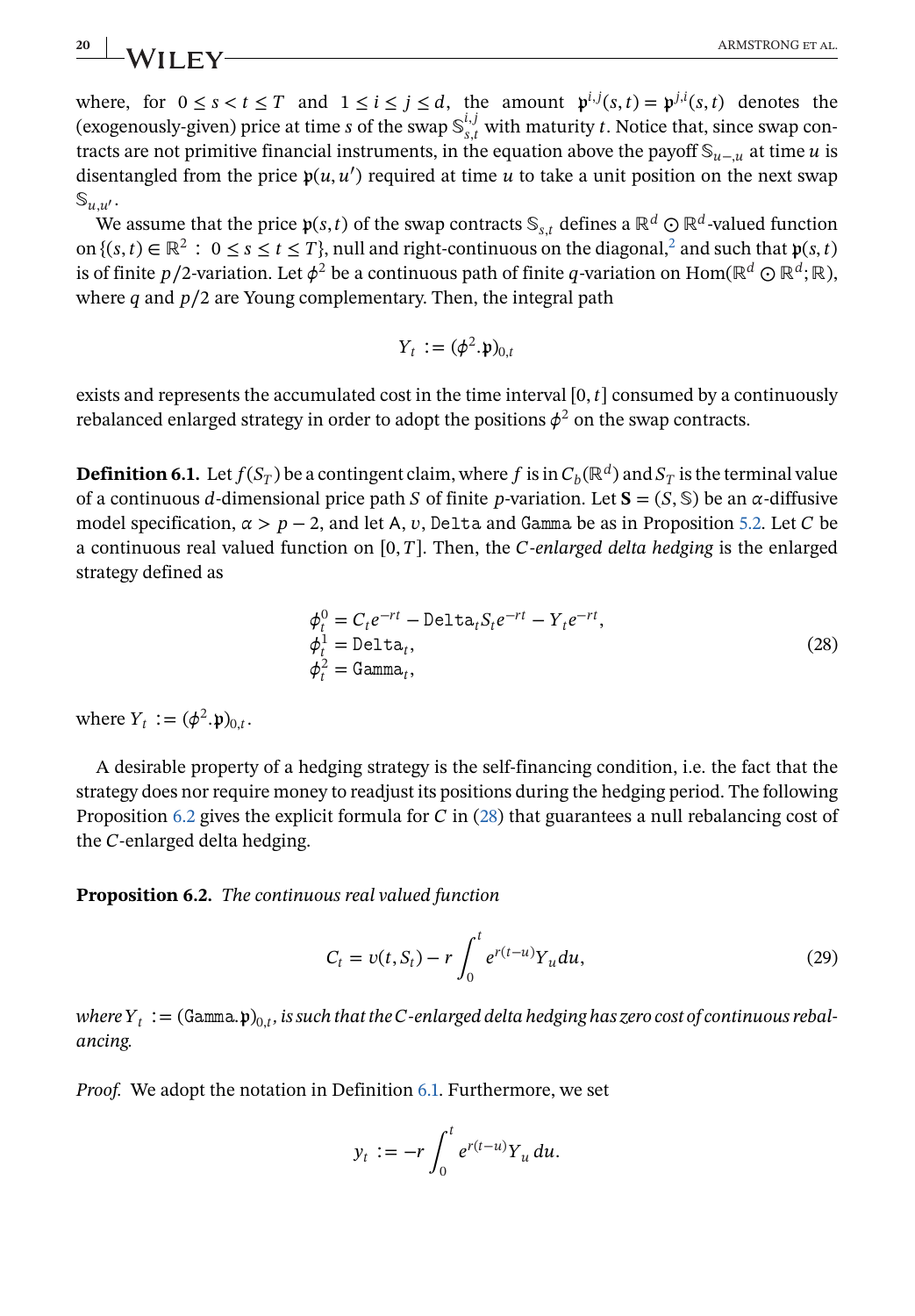We can write

$$
y_{0,t} - r \int_0^t (y_u - Y_u) du = 0.
$$
 (30)

The cost of rebalancing along a partition  $\pi$  is

$$
\begin{aligned} \texttt{rebal}^{\pi}(u) &= \mathcal{P}^0_{u'}S^0_u + \texttt{"Delta}_{u'}S_u + \texttt{"Gamma}_{u'}\mathfrak{p}(u,u') \\ &\quad - \left\{\mathcal{P}^0_uS^0_u + \texttt{"Delta}_{u}S_u + \texttt{"Gamma}_{u}\mathbb{S}_{u-u}\right\} \\ &= C_{u-,u} + \texttt{Gamma}_{u}\mathfrak{p}(u,u') - Y_{u-,u} \\ &\quad - \left\{\phi^0_u\_{u-,u} + \texttt{Delta}_{u-}S_{u-,u} + \texttt{Gamma}_{u-}\mathbb{S}_{u-,u}\right\}. \end{aligned}
$$

Hence, summing over  $u \in \pi_t$ ,  $u > 0$ , we have

$$
\sum_{\substack{u \in \pi_t \\ u > 0}} \text{rebal}^{\pi}(u) = V_{0,t} + y_{0,t} - Y_t + \sum_{u \in \pi_t} \text{Gamma}_{u} \mathfrak{p}(u, u') - \text{Gamma}_{0} \mathfrak{p}(0, 0')
$$
\n
$$
-(\overline{\psi}^0 \cdot S^0)_t - ((\text{Theta}^0 \text{data}, \overline{\eta} \text{gamma}).(S, \mathbb{S}))_t.
$$

In the limit as  $|\pi| \to 0$  we conclude

$$
\lim_{|\pi| \to 0} \sum_{u \in \pi_t} \text{rebal}^{\pi}(u) = V_{0,t} + y_{0,t} - r \int_0^t V_u du
$$

$$
-r \int_0^t (y_u - Y_u) du + r \int_0^t \text{Delta}_u S_u du
$$

$$
-((\text{Delta}, \text{Gamma}). (S, \mathbb{S}))_{0,t} = 0,
$$

owing to [\(25\)](#page-15-0) and (30).  $\Box$ 

The classical delta hedging is such that the initial endowment  $V_0 = v(0, S_0)$  is precisely what the replicating strategy requires in order to yield the amount  $f(S_T)$  at maturity T. Therefore, the writer of an option invests  $V_0$  in the delta hedging strategy, and such strategy will cover the contingent claim at maturity. Since delta hedging has no additional costs of financing (i.e. rebalancing the portfolio does not consume money) the writer's profit&loss is null. For the C-enlarged delta hedging in Proposition [6.2,](#page-19-0) the self-financing condition holds. Therefore, the option writer's P&L is exclusively given by the cost of replication, namely by the difference between the due payment  $f(S_T)$  and the final value  $\phi_T^0 S_T^0 + \phi_T^1 S_T$  of the portfolio. Notice that the latter does not comprise the payoff of the swaps, because such endowments are consumed in the rebalancing process.

**Proposition 6.3.** *The profit&loss of the -enlarged delta hedging with given as in [\(29\)](#page-19-0) is*

$$
P\&L=Y_T+r\int_0^T e^{r(T-t)}Y_t dt,
$$

*where*  $Y_t = (Gamma.S)_{0,t}$ .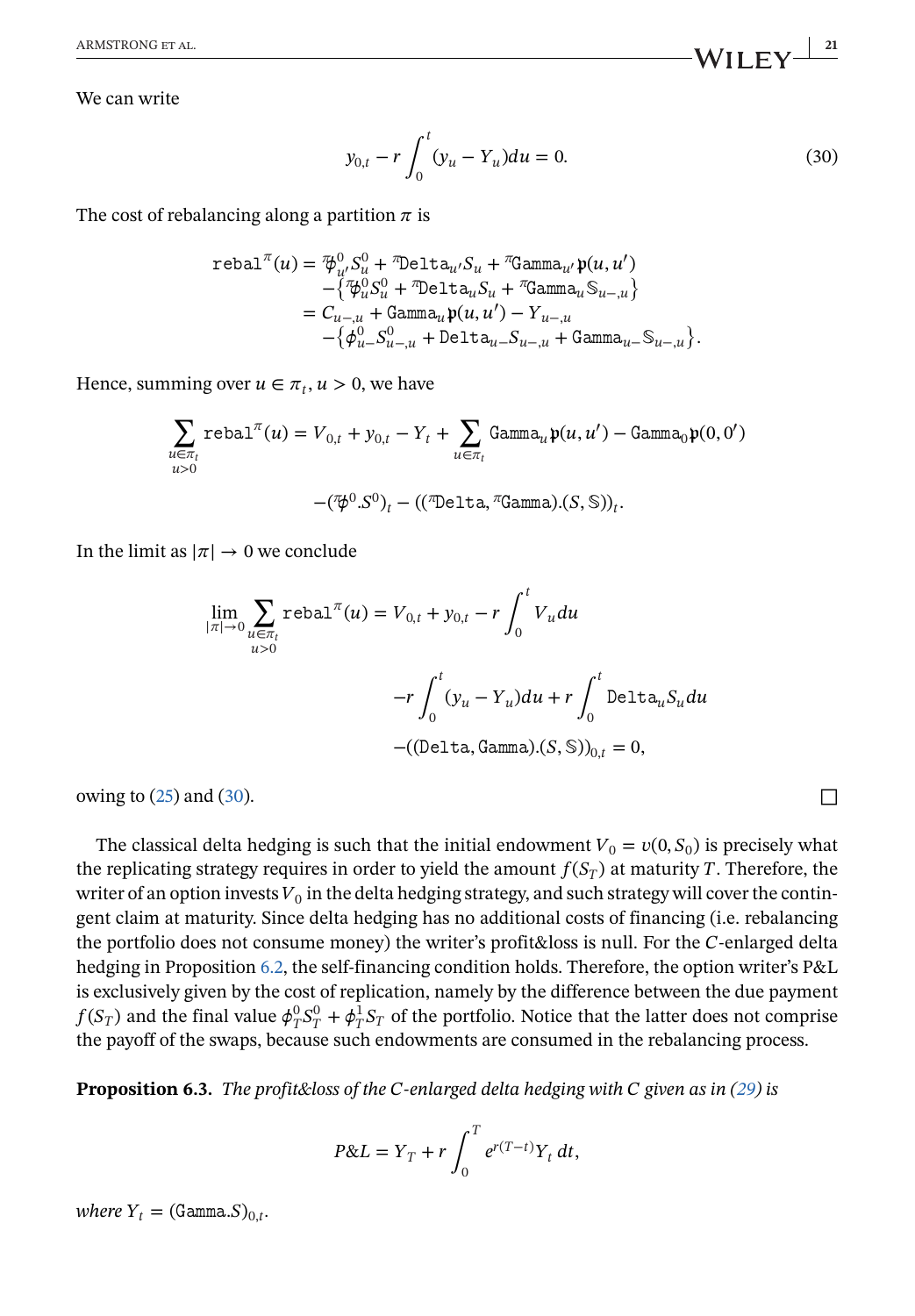*Proof.* The profit&loss is given by the difference  $P&L = v(T, S_T) - \phi_T^0 S_T^0 + \phi_T^1 S_T$ . Hence, the state-ment follows immediately from the definitions in Equation [\(28\)](#page-19-0) with  $C$  given as in Equation  $(29)$ .

### **7 NON-SMOOTH OPTION PAYOUTS**

We now consider the case of call options in the Black–Scholes model. We will see that as a result of the non-smooth payoff function one must employ a different, and truly probabilistic, trading strategy towards maturity.

Our setting is the one presented in Section [2,](#page-2-0) and we take the dimension  $d$  equal to 1. The volatility operator A is

$$
A\phi(x) = \frac{\sigma^2}{2}x^2\partial_{xx}^2\phi(x), \quad \phi \in C^2(\mathbb{R}),
$$
\n(31)

where  $\sigma > 0$  is the volatility coefficient.

Pricing a European option with payoff  $f(S_T)$  requires solving the partial differential Equation [\(2\)](#page-3-0) where the terminal constraint  $\tilde{h} = e^{-rT}h$  appearing in this PDE stands in relation to the payoff function  $f$  as expressed in Equation  $(1)$ .

The volatility operator in Equation (31) is not locally uniformly elliptic, i.e. it does not satisfy the requirement in Equation [\(15\)](#page-11-0). However as pointed out in Remark [4.3,](#page-11-0) we do not require ellipticity itself only the existence and uniqueness of solutions to the equation in [\(16\)](#page-12-0). Existence and uniqueness of solutions to the Black–Scholes PDE is well-known.

In our framework, the classical Black-Scholes model is specified by the following enhancer

$$
[\mathbf{S}]_{u,v} = \sigma^2 \int_u^v S_t^2 dt.
$$
\n(32)

Under this specification, we now discuss the application of our pathwise framework to the case of European call options, where the payoff is

$$
f(z) = (z - K)_{+},
$$
\n(33)

for some fixed strike  $K > 0$ .

This payoff is not bounded, so in principle it is not included in the general discussion above. However despite the fact that the semigroup associated with the PDE pricing equation was defined on the set  $C_b(\mathbb{R})$ , this semigroup extends to a wider class than  $C_b(\mathbb{R})$ , hence allowing to treat the European call option. Even if the model specification did not allow for such an extension, pricing European call options could always be reduced to pricing European put options due to put-call parity.

In order to be able to apply Proposition [5.2,](#page-15-0) it remains to discuss the assumption on the  $q$ moderation of the pair  $(v, S)$ . Unfortunately, here we see that the non-smoothness of the payoff of the call option (or equivalently of the put option) prevents us from applying directly the results established above. We will discuss this in details now.

<span id="page-21-0"></span>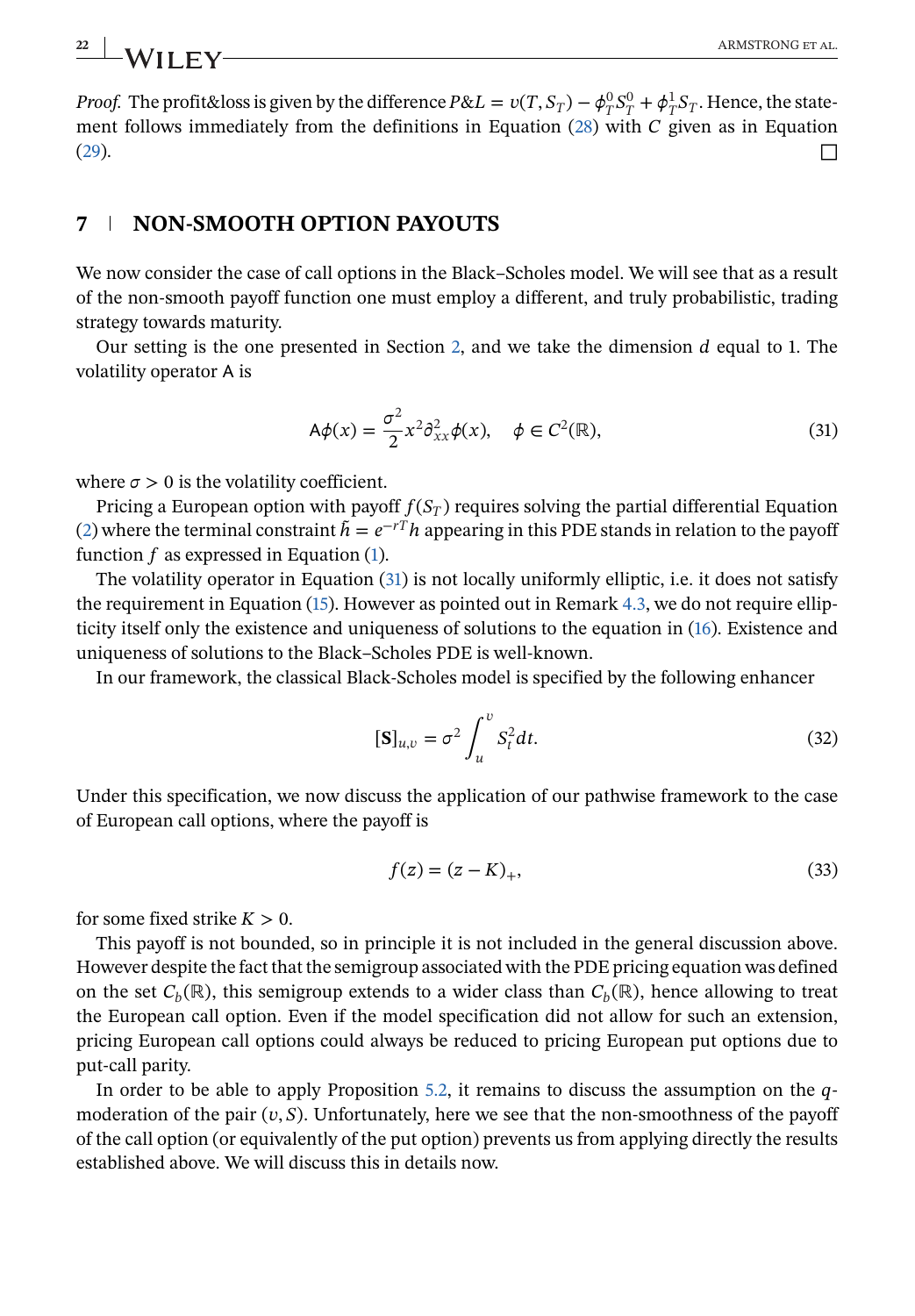<span id="page-22-0"></span>Recall the three conditions in Definition [3.11.](#page-9-0) Let  $H_t$  and  $H'_t$  be the delta and the gamma sensitivities namely

$$
H_t = \text{Delta}_t = \partial_z v(t, S_t) = N(d_1(t, S_t)),\tag{34}
$$

$$
H'_{t} = \text{Gamma}_{t} = \partial_{zz}^{2} \nu(t, S) = \frac{N'(d_{1}(t, S_{t}))}{S_{t} \sigma \sqrt{T - t}},
$$
\n(35)

where

$$
d_1(t, S_t) = (\sigma^2(T - t))^{-\frac{1}{2}} \left[ \ln(S_t/K) + \left( r + \frac{\sigma^2}{2} \right) (T - t) \right], \quad d_2(t, S_t) = d_1(t, S_t) - \sigma \sqrt{T - t}.
$$

and  $N$  denotes the distribution function of the standard normal distribution. The fulfilment of the three conditions in Definition [3.11](#page-9-0) depends on the terminal value  $S_T$  ot the price path. Depending on this terminal value we have the following asymptotics as  $t \uparrow T$ :

$$
d_1(t, S_t) \sim d_2(t, S_t) \sim (T - t)^{-\frac{1}{2}} \quad \text{if } S_T > K; d_1(t, S_t) \sim d_2(t, S_t) \sim -(T - t)^{-\frac{1}{2}} \quad \text{if } S_T < K.
$$
 (36)

Instead, if  $S_T = K$ , then neither  $d_1$  nor  $d_2$  have a limit as  $t \uparrow T$ . To see this we use the law of iterated logarithm, which gives a precise statement on the small time asymptotics of the Brownian path. We have that the terminal value  $S_T$  is

$$
S_T = S_t \exp \left\{ \sigma W_T - \sigma W_t + \left( r - \frac{\sigma^2}{2} \right) (T - t) \right\}.
$$

If  $S_T = K$ , then by taking logarithm on both sides of this equation we have

$$
\ln K - \ln S_t = \sigma W_T - \sigma W_t + \left(r - \frac{\sigma^2}{2}\right)(T - t).
$$

Hence, as  $t \uparrow T$  we have

$$
\frac{\ln K - \ln S_t}{\sigma \sqrt{T - t}} \sim \frac{W_T - W_t}{\sqrt{T - t}} = \underbrace{\frac{W_T - W_t}{\sqrt{2(T - t) \ln \ln(1/(T - t))}}}_{\lim \sup_{t \to 1}} \cdot \sqrt{2 \ln \ln \frac{1}{T - t}}.
$$
 (37)

The first factor on the right hand side is such that the limsup as  $t \uparrow T$  is equal to 1, and the liminf is equal to −1. Therefore, if  $S_T = K$ , then

$$
\limsup_{t \uparrow T} d_1(t, S_t) = \limsup_{t \uparrow T} d_2(t, S_t) = +\infty,
$$
  

$$
\liminf_{t \uparrow T} d_1(t, S_t) = \liminf_{t \uparrow T} d_2(t, S_t) = -\infty.
$$
 (38)

Because of Equation (38), conditions 1 and 2 in Definition [3.11](#page-9-0) will not always be satisfied. Moreover, the singularity at  $T$  will also impact condition 3.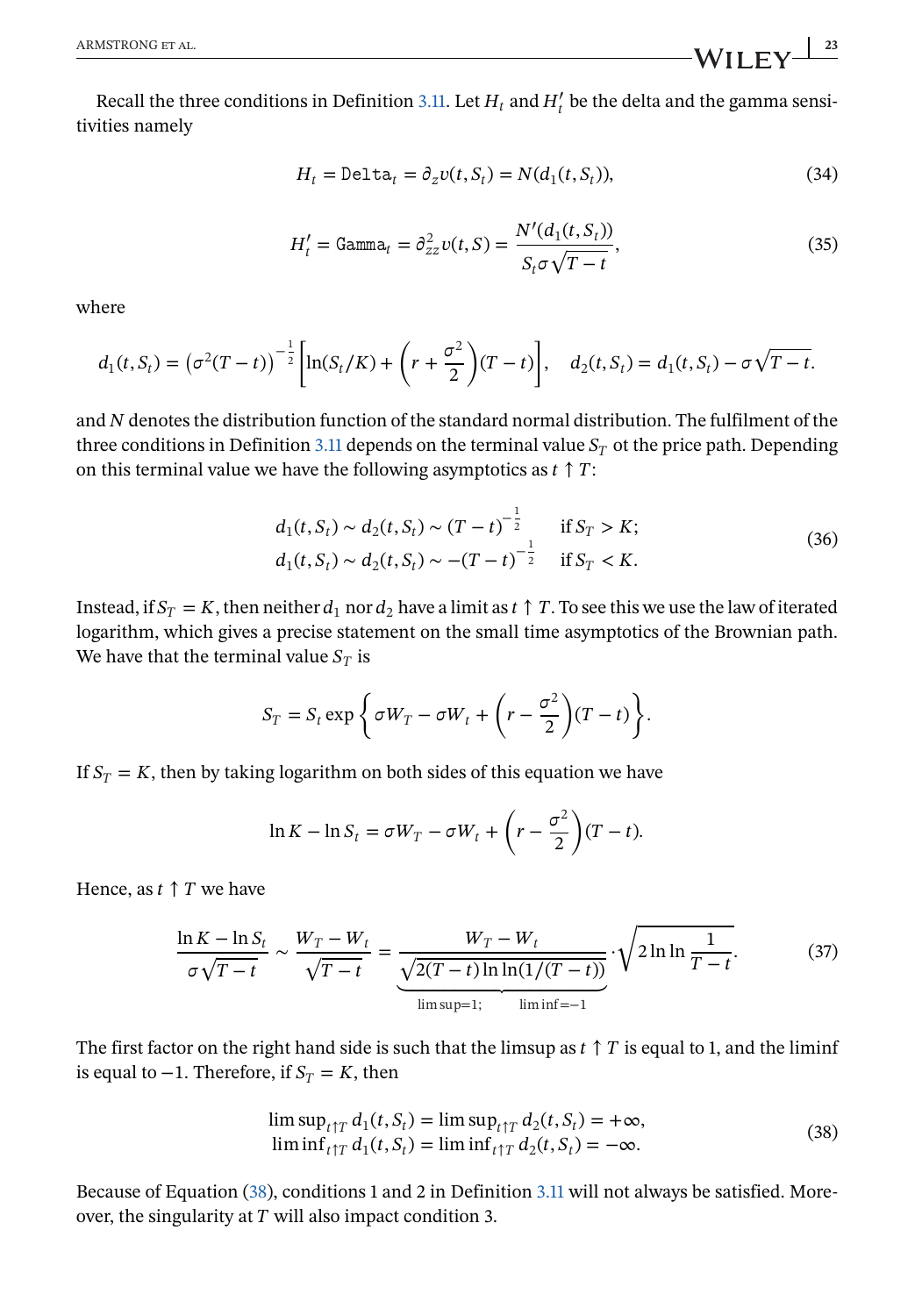One could circumvent this issue by a smooth approximation of the option payoff that could eliminate the point of non-differentiability. Here instead, we comment on what this says about option trading in practice, and on how these singularities, exposed by our pathwise framework, could be regarded as an underpinning of the practicality of option hedging.

The unstable behavior of the sensitivities when time is close to maturity is known in practice, in particular in the case of options that are at-the-money (i.e., the underlying has a price equal or very close to the strike). Because of this, it is common to stop the delta hedging before the actual option maturity, and to continue with a simpler strategy as buy-and-hold. This is described by introducing a time horizon  $\hat{T}$  smaller than the option maturity T; then the Black–Scholes price at  $\hat{T}$  is smooth and so our framework can be applied up to time  $\hat{T}$  subject to assuming that the option can be sold at this time at the Black–Scholes price.

After  $\hat{T}$  and in the limit as time approaches T, the sensitivity Gamma in Equation [\(35\)](#page-22-0) no longer controls Delta of Equation  $(34)$  in the sense of Gubinelli. In the case of at-the-money options, the gamma sensitivity diverges to infinity as time approaches  $T$ . This has an impact on the profit&loss formula of Proposition [5.3,](#page-16-0) as described in the following proposition.

**Proposition 7.1.** *Assume that*  $S_T = K$ *. Consider the Black-Scholes model specified by the enhancer in Equation [\(32\)](#page-21-0)* and consider the rough bracket  $[\textbf{S}^{\text{true}}]$  of the true price signal. Let  $\frac{1}{2} < \gamma < 1$ . Assume *that for all*  $\epsilon > 0$  *there exists a partition such that*  $|\pi| < \epsilon$  *and* 

$$
\inf\{\left[\mathbf{S}^{\text{true}}\right]_{u,u'} - \left[\mathbf{S}\right]_{u,u'} : u \in \pi\} > \epsilon^{1-\gamma}.\tag{39}
$$

*Then, there always exists an arbitrary fine trading grid such that the profit&loss of the delta hedging on this trading grid diverges to* −∞ *as time approaches the option maturity.*

*Remark* 7.2. Proposition 7.1says that, in the case of at-the-money options, if the misspecification of the Black-Scholes model is such that the volatility is underestimated, then there exist trading times when following the delta hedging will make the trader incur in unbounded losses. Instead, in the cases of in-the-money and out-the-money options  $(S_T > K$  and  $S_T < K$  respectively), the gamma sensitivity has a limit as time approaches maturity and this limit is zero. Therefore, in these two cases, the Young integral describing profit&loss can be bounded relying on the integration bounds of Section [3.](#page-4-0)

*Proof of Proposition* 7.1. Let  $\pi$  be a trading grid up to the option maturity. Consider the approximation of the Young integral in Equation [\(26\)](#page-16-0) on this trading grid, namely

$$
\sum_{u \in \pi} \text{Gamma}_{u}([\mathbf{S}]_{u,u'} - [\mathbf{S}^{\text{true}}]_{u,u'}).
$$
 (40)

The condition in Equation (39) says that for every  $\epsilon > 0$  there exists  $\pi = \pi(\epsilon)$  such that for all u in  $\pi$  it holds

$$
[\mathbf{S}]_{u,u'} - [\mathbf{S}^{\text{true}}]_{u,u'} \le -\epsilon^{1-\gamma}.
$$

Hence, if the sum in Equation (40) is performed on this partition, then such a sum is upper bounded by

$$
-\epsilon^{1-\gamma}\Gamma_{T-},
$$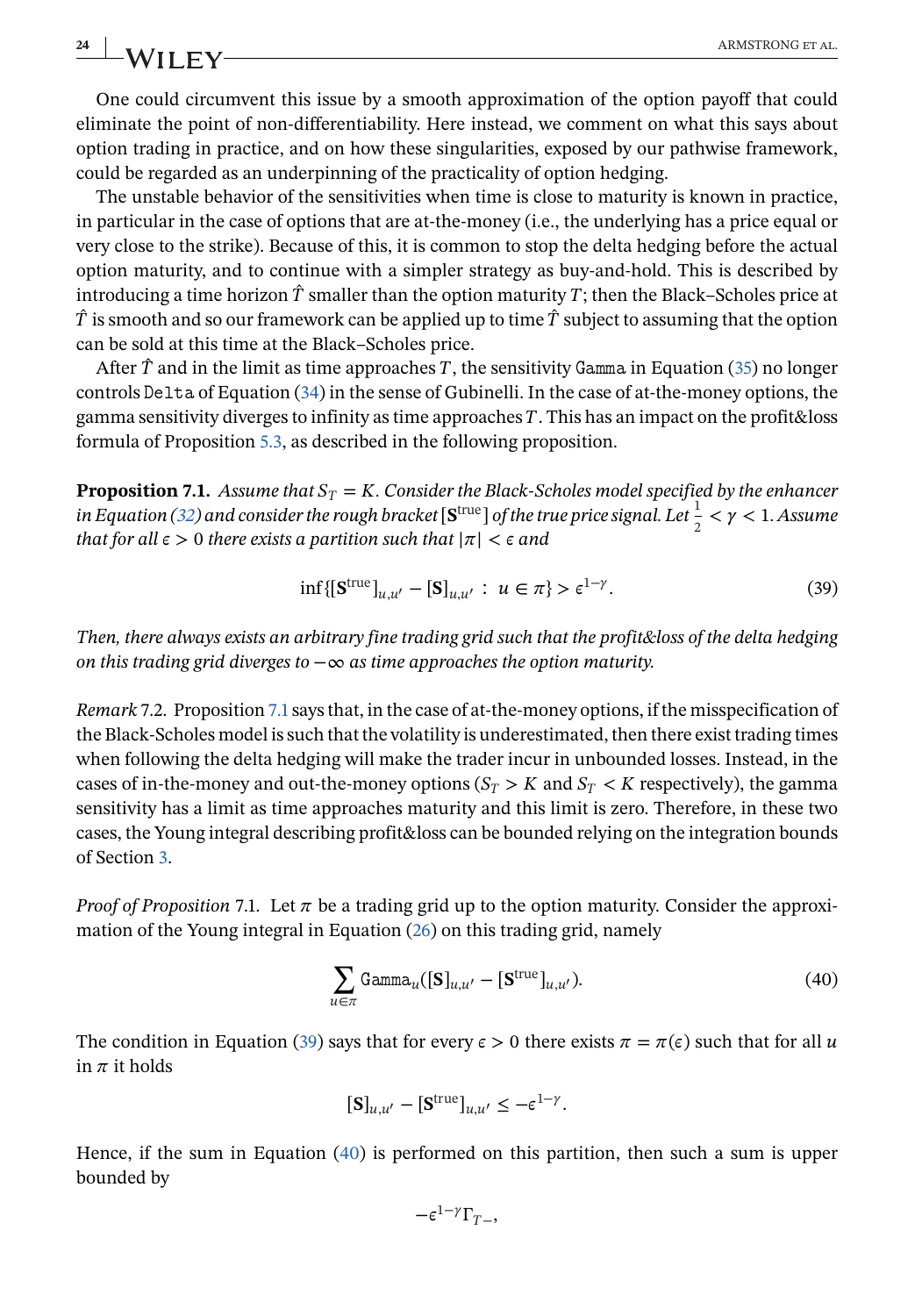<span id="page-24-0"></span>where  $T-$  denotes the partition point immediately before the option maturity. Using Equation [\(37\)](#page-22-0), we have

$$
\frac{N'(d_1(t, S_t))}{\sqrt{T-t}} \sim \frac{(2\pi)^{-\frac{1}{2}} \exp\left\{-\left(\frac{W_T - W_t}{\sqrt{2(T-t)\ln\ln(1/(T-t))}}\right)^2 \cdot 2\ln\ln\frac{1}{T-t}\right\}}{\sqrt{T-t}}.
$$
(41)

We see that as  $\epsilon \downarrow 0$  the quantity  $-\epsilon^{1-\gamma}\Gamma_{T-\gamma}$  goes to  $-\infty$ .

## **8 CONCLUSIONS**

In this work, we have shown that European options may be replicated in a framework that does not use probability. We instead study enhanced price paths defined in the spirit of Rough Path Theory. On the one hand, their enhancements are essential for pathwise integration, as discussed in Section [3.](#page-4-0) On the other hand, they encapsulate the specification of a model for the valuation of derivatives, carrying the information needed for the hedging (Section [4\)](#page-10-0). Moreover, these enhancements allow to assess model misspecification: a P&L formula for the hedging under "wrong" volatility was proved, generalizing the so-called fundamental theorem of derivative trading (Section [5\)](#page-14-0).

We stated the precise assumptions that allow for the application of Gubinelli integrals in the description of hedging strategies. These assumptions are satisfied in the standard Black-Scholes case of European call and put options only up to a time  $\hat{T}$  that strictly precedes the option maturity . On the one hand, this opens the question about suitable approximations for the limiting case as  $\hat{T}$  converges to  $T$  (without using probability); on the other hand, it provides a mathematical underpinning to some hedging practises linked to unstable option sensitivities, in particular in the at-the-money case.

The fact that our enhanced paths extend to trajectories other than semimartingales would make the no-arbitrage arguments suitable for models with transaction costs and other market imperfections. Indeed, in these cases price trajectories are usually less regular than semimartingales. Moreover, we would like to point out that the classical arguments for no-arbitrage under transaction costs is based on consistent price systems, see (Guasoni, [2006;](#page-25-0) Guasoni et al., [2008\)](#page-25-0). This means that the absence of arbitrage is ultimately based on support theorems, hence presenting the opportunity to apply Rough Path Theory, whose application in support-type arguments has proved to be fruitful (see (Friz & Victoir, [2010,](#page-25-0) Chapter 19)). In this direction, a recent MSc Thesis at Imperial College London moved the first step (Pei, [2019\)](#page-25-0).

### **ACKNOWLEDGMENTS**

Damiano Brigo is grateful to the participants of the conference in (Brigo, [2019\)](#page-25-0) for helpful feedback. The work of Thomas Cass is supported by EPSRC Programme Grant EP/S026347/1

### **DATA AVAILABILITY STATEMENT**

Data sharing not applicable to this article as no datasets were generated or analyzed during the current study.

### **ORCID**

John Armstrong<sup>t</sup> <https://orcid.org/0000-0002-4232-9555> *Damiano Brigo* <https://orcid.org/0000-0003-1636-8654>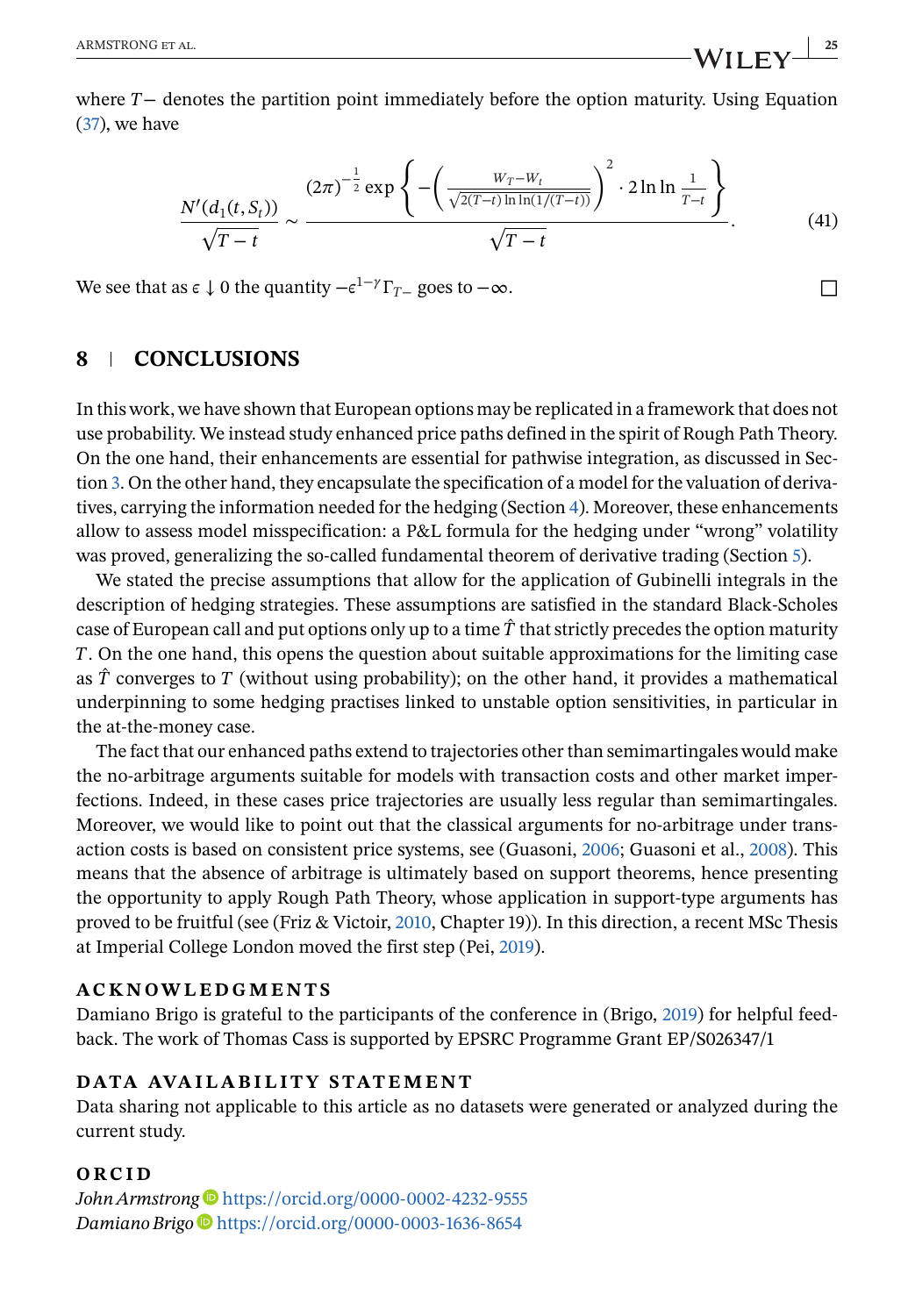# **ENDNOTES**

- <sup>1</sup> In the continuous-time abstraction, the term  $(\phi^1.S)_i$  is to be read as the Itô integral of the continuous adapted process  $\phi^1$  against the continuous semimartingale S; the term  $(\phi^0.S^0)$ , would instead refer to the Lebesgue integral  $r \int_0^t \phi_u^0 e^{ru} du$ .
- <sup>2</sup> By this we mean:  $\mathfrak{p}(s, s) = \lim_{t \downarrow s} \mathfrak{p}(s, t) = 0$  for all  $0 \le s \le T$ .

### **REFERENCES**

- Avellaneda, M., Kasyan, G., & Lipkin, M. D. (2012). Mathematical models for stock pinning near option expiration dates. *Communications on Pure and Applied Mathematics*, *65*(7), 949–974.
- Avellaneda, M.& Lipkin, M. D. (2003). A market-induced mechanism for stock pinning. *Quantitative Finance*, *3*(6), 417–425.
- Bender, C., Sottinen, T., & Valkeila, E. (2008). Pricing by hedging and no-arbitrage beyond semimartingales. *Finance Stochastics.*, *12*(4), 441–468.
- Bick, A.& Willinger, W. (1994). Dynamic spanning without probabilities. *Stochastic Process. Appl.*, *50*(2), 349–374.
- Brigo, D. (April 2019). Probability-free models in option pricing: statistically indistinguishable dynamics and historical vs implied volatility. *Paper presented at the conference "Options: 45 Years after the publication of the Black-Scholes-Merton Model", Jerusalem, 4–5 December 2018*, arXiv:1904.01889.
- Brigo, D.& Mercurio, F. (2000). Option pricing impact of alternative continuous-time dynamics for discretelyobserved stock prices. *Finance Stoch.*, *4*(2), 147–159.
- Cont, R. (Ed.). (2010). *Encyclopedia of quantitative finance. Volume 1 : A-D*. Chichester: Wiley.
- Ellersgaard, S., Jönsson, M., & Poulsen, R. (2017). The fundamental theorem of derivative trading—Exposition, extensions and experiments. *Quant. Finance*, *17*(4), 515–529.
- Foellmer, H. (1981). Calcul d'Ito sans probabilités. *Séminaire de Probabilités de Strasbourg*, *15*, 143–150.
- Friz, P. K. & Hairer, M. (2014). *A course on rough paths* (2014 ed.). Cham: Springer International Publishing.
- Friz, P. K.& Victoir, N. B. (2010). *Multidimensional stochastic processes as rough paths*, volume 120 of *Cambridge studies in advanced mathematics*. Cambridge: Cambridge University Press. Theory and applications.
- Golez, B.& Jackwerth, J. C. (2012). Pinning in the s&p500 futures. *Journal of Financial Economics*, *106*(3), 566–585.

Guasoni, P. (2006). No arbitrage under transaction costs, with fractional Brownian motion and beyond. *Math. Finance*, *16*(3), 569–582.

- Guasoni, P., Rásonyi, M., & Schachermayer, W. (2008). Consistent price systems and face-lifting pricing under transaction costs. *Ann. Appl. Probab.*, *18*(2), 491–520.
- Harrison, J. M.& Kreps, D. M. (1979). Martingales and arbitrage in multiperiod securities markets. *J. Econom. Theory*, *20*(3), 381–408.
- Harrison, J. M.& Pliska, S. R. (1981). Martingales and stochastic integrals in the theory of continuous trading. *Stochastic Process. Appl.*, *11*(3), 215–260.
- Jeannin, M., Iori, G., & Samuel, D. (2008). Modeling stock pinning. *Quantitative Finance*, *8*(8), 823–831.
- Karoui, N. E., Jeanblanc-Picquè, M., & Shreve, S. E. (1998). Robustness of the black and scholes formula. *Mathematical Finance*, *8*(2), 93–126.
- Lorenzi, L. & Bertoldi, M. (2007). *Analytical methods for Markov semigroups*, volume 283 of *Pure and applied mathematics* . Boca Raton, FL: Chapman & Hall/CRC.
- Pei, J. (2019). Rough Path Theory and preliminary applications in no arbitrage theorems. *Imperial College Library - MSc Thesis*. Supervised by Thomas Cass.
- Riga, C. (2015). *Pathwise functional calculus and applications to continuous-time finance*. PhD thesis, Scuola Normale Superiore Pisa.
- Schied, A.& Voloshchenko, I. (2016). Pathwise no-arbitrage in a class of delta hedging strategies. *Probability, Uncertainty and Quantitative Risk*, *1*(1), 1–25.

**How to cite this article:** Armstrong J, Bellani C, Brigo D, Cass T. Option pricing models without probability: A rough paths approach. *Mathematical Finance*. 2021;1–28. <https://doi.org/10.1111/mafi.12308>

<span id="page-25-0"></span>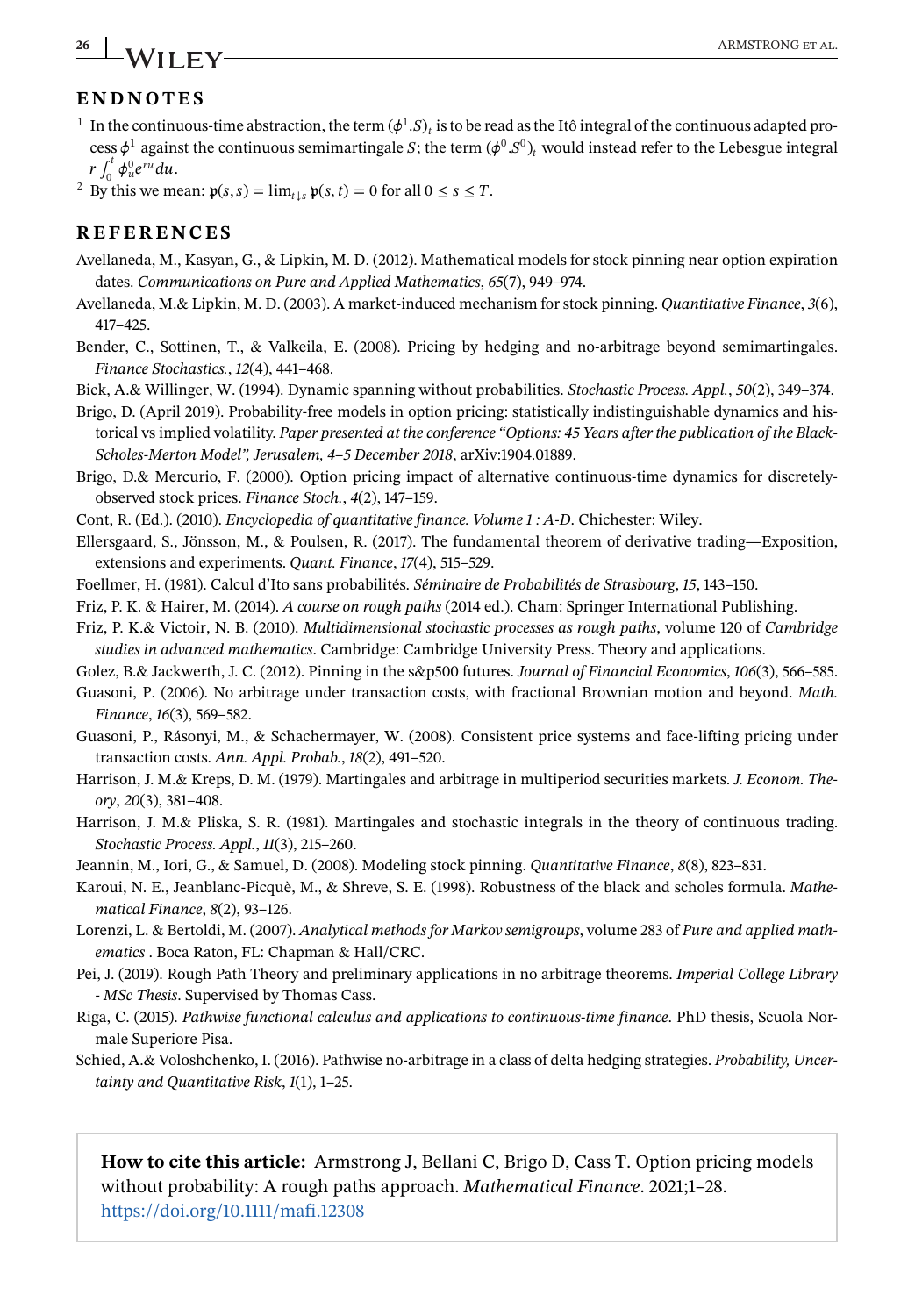### **APPENDIX A: PROOFS FOR SECTION [4](#page-10-0)**

*Proof of Proposition* 4.5. The fact that  $(H, H')$  is X-controlled follows from Lemma [3.13.](#page-10-0) We can expand the increments of  $w_t := w(t, X_t)$  as

$$
w(t, X_t) - w(s, X_s) = (t - s) \int_0^1 [\partial_t w(s + y(t - s), X_t) - \partial_t w(s, X_t)] dy
$$
  
\n
$$
- \frac{t - s}{2} \left[ a^{i,j}(X_t) \partial_{i,j}^2 w(s, X_t) - a^{i,j}(X_s) \partial_{i,j}^2 w(s, X_s) \right] + \partial_t w(s, X_s)(t - s)
$$
  
\n
$$
+ \left( \int_0^1 \int_0^1 \left[ \nabla_{xx}^2 w(s, X_s + y_1 y_2 X_{s,t}) - \nabla_{xx}^2 w(s, X_s) y_1 \right] dy_2 dy_1 \right) (X_{s,t} \otimes X_{s,t})
$$
  
\n
$$
+ \nabla_x w(s, X_s) X_{s,t} + \frac{1}{2} \nabla_{xx}^2 w(s, X_s) (X_{s,t} \otimes X_{s,t}).
$$

We have used [\(16\)](#page-12-0) on the second line to re-express time derivatives as spatial ones. The assumed  $q$ -moderation allows to control the three increment-type summands in the expansion. Let  $K :=$  $\sup_{0\leq s\leq T} ||\nabla^2_{xx} w(s,\cdot)||_{\alpha-H\delta l,ConvX[0,T]}.$  Then,

$$
\left| \int_0^1 [\partial_t w(s + y(t-s), X_t) - \partial_t w(s, X_t)] dy \right| \le ||\mathfrak{a}||_{\infty, X[0,T]} \left[ K \omega_X^{\alpha/p} + \omega_{H'}^{1/q} \right](s, t);
$$

and

$$
\left| a^{i,j}(X_t) \partial_{i,j}^2 w(s, X_t) - a^{i,j}(X_s) \partial_{i,j}^2 w(s, X_s) \right|
$$
  
\n
$$
\leq ||\mathfrak{a}||_{\infty, X[0,T]} K \omega_X^{\alpha/p}(s, t)
$$
  
\n
$$
+ ||H'||_{\infty, [0,T]} ||\mathfrak{a}||_{\alpha - \text{H\"{o}l}, \text{ConvX}[0,T]} \omega_X^{\alpha/p}(s, t);
$$

and

$$
\left| \left( \int_0^1 \int_0^1 \left[ \nabla_{xx}^2 w(s, X_s + y_1 y_2 X_{s,t}) - \nabla_{xx}^2 w(s, X_s) y_1 \right] dy_2 dy_1 \right) (X_{s,t} \otimes X_{s,t}) \right|
$$
  
\n
$$
\leq \frac{K}{(1+\alpha)(2+\alpha)} \omega_X^{(2+\alpha)/p}(s, t).
$$

Recall that, in particular,  $\frac{2+\alpha}{p} > 1$  by the choice of  $\alpha$  in the definition of enhanced path of  $\alpha$ diffusion type. Then, the three estimations above say that, for the expansion of the increments  $w_{s,t}$ , the following holds: there exists a control  $\omega$  and an exponent  $\gamma > 1$  such that

$$
\begin{aligned} & \left| w_{s,t} - \nabla_x w(s,X_s) X_{s,t} - \nabla_{xx}^2 w(s,X_s) X_{s,t} - \partial_t w(s,X_s) - \frac{1}{2} \nabla_{xx}^2 w(s,X_s) [\mathbf{X}]_{s,t} \right| \\ &= \left| w_{s,t} - \partial_t w(s,X_s) - \nabla_x w(s,X_s) X_{s,t} - \nabla_{xx}^2 w(s,X_s) (X_{s,t} \otimes X_{s,t}) \right| \leq \omega^{\gamma}(s,t). \end{aligned}
$$

Hence,

$$
w_{s,t} = \lim_{|\pi| \to 0} \sum_{u \in \pi \cap [s,t]} \left[ \partial_t w(u, X_u)(u' - u) + \frac{1}{2} \partial_{i,j}^2 w(u, X_u)[\mathbf{X}]_{u,u'}^{i,j} \right]
$$
  
+ 
$$
\lim_{|\pi| \to 0} \sum_{u \in \pi \cap [s,t]} [H_u X_{u \wedge t, u' \wedge t} + H'_u X_{u \wedge t, u' \wedge t}].
$$
  
=:  $((\pi_H, \pi_H').(X, X))_{s,t}$ 

]